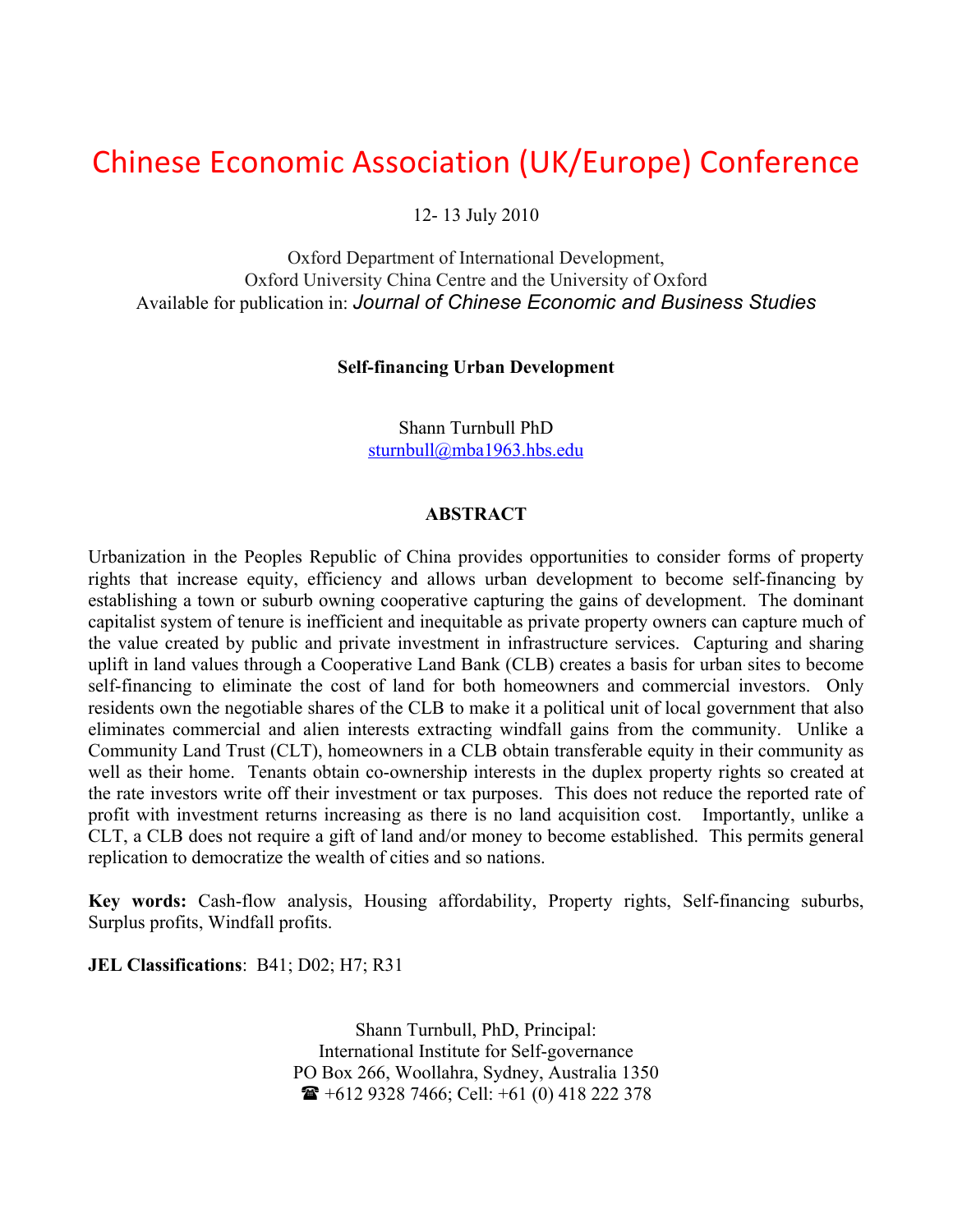# **1. Introduction**

This paper describes how affordable housing can be provided on a sustainable basis by allowing the nature of property rights to become a public policy variable. The need to consider a different system of property rights arises because urban land obtains value from two sources: (i) the use value of buildings on the site (ii) value provided to the site by external services such as water, sewerage, roads, power, transport, communications and opportunities for employment, custom and recreation facilities and other external site specific amenities.

Economic inefficiency and inequity is created by value being captured from these difference sources in a single property right to urban land. This paper argues that efficient resource allocation and equity can be increased by introducing two separate but associated negotiable property rights. One title deed would be site specific and the other would provide pro-rata equity in the values created external to the site such as community investment in infrastructures services.

All home owners would obtain (i) a long term transferable lease or what is described in Australia as a "strata<sup>1</sup>" title together with (ii) pro-rata equity in an entity that owned all land in an urban precinct. The precinct would be sufficiently large to capture most of the values created externally to most individual sites in the precinct. The land owning entity of the precinct is described as a Community or Cooperative Land Bank (CLB).

The CLB captures uplift in value from all sites from infrastructure investment servicing the precinct. This allows CLBs to fund community sites and services on a self-financing basis to eliminate the cost of land for both first home buyers and commercial developers. As the cost of land is typically half the cost of a house in industrial economies (Davis and Palumbo 2006, Moran 2006: 60), CLBs provides pioneer homeowners with half cost housing.

Because the value of urban land is determined by external factors it makes more sense not talk about "land" value but "site" value. Words are the tools of thinking and changing words can introduce a different way of analysis and so solutions.

Evidence of how the cost of urban sites can be made self-financing is provided in section three. Section four describes the operations of a CLB system of property rights with the concluding section considering its wider economic, social and political implications. Eight mechanisms are identified of how a CLB can distribute wealth to citizens without government taxes or welfare to democratize the wealth of cities with affordable housing.

However, orthodox economic analysis fails to identify the inefficiencies and inequity in the current system of property rights or the means for ameliorating the problem of housing not being affordable. The limitations of orthodox economic analysis are discussed in the following Section.

# 2. **Limitations in orthodox analysis**

This Section identifies five reasons why orthodox economic analysis cannot identify the problems created by the existing system of owning urban land. The limitations arise because orthodox economic analysis:

 $1$  Refer to http://www.lawsociety.com.au/page.asp?partid=6692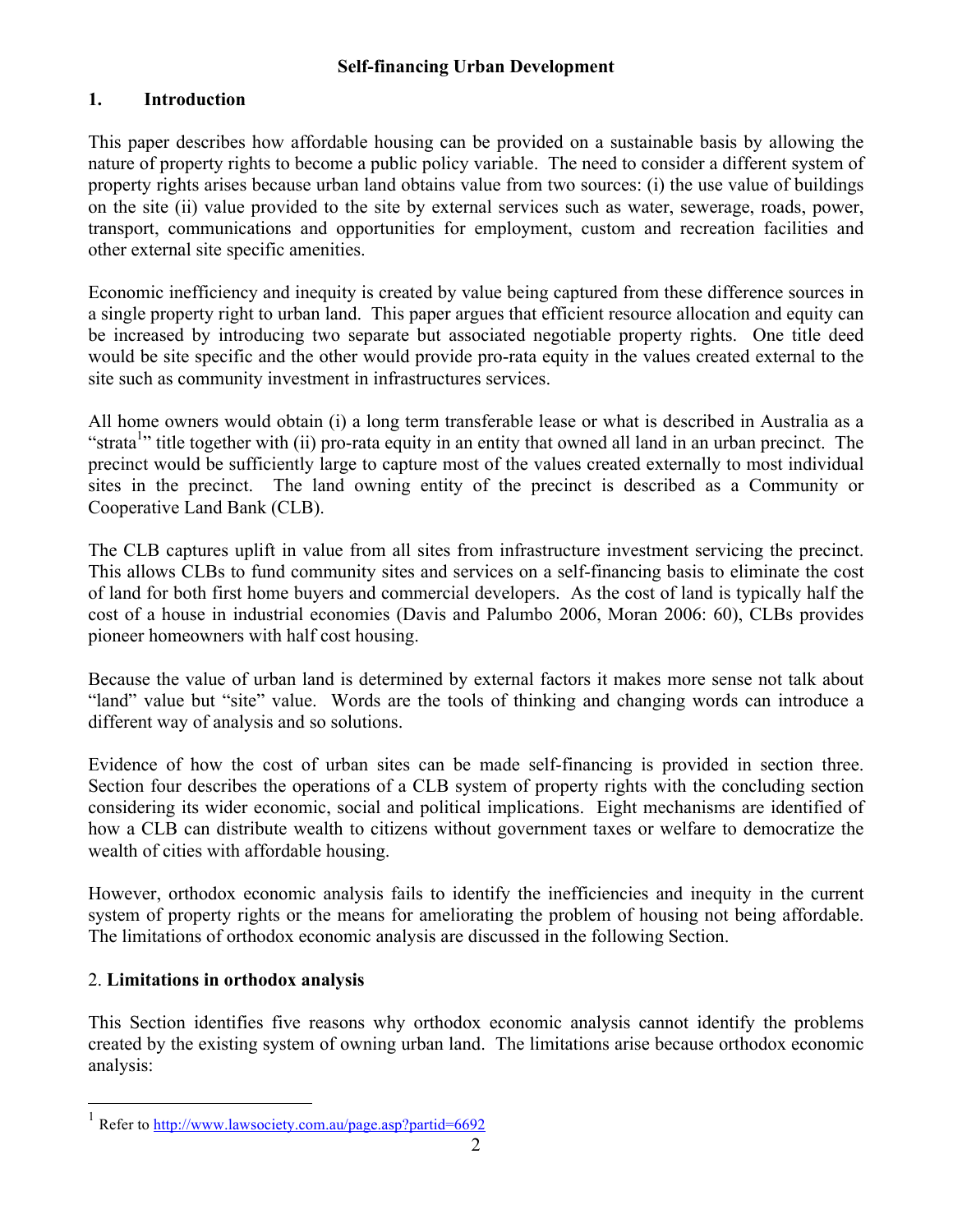- (i) Assumes that the nature of property rights is fixed and not a policy variable;
- (ii) Neglects to take into account variations in the values of assets and liabilities;
- (iii) Ignores how government infrastructure investment creates private profits for land owners;
- (iv) Does not recognize "surplus profits" that are confused with other forms of "economic rent";
- (v) Fails to recognize how surplus profits and windfall gains can be used to cross subsidize housing and commercial investors to democratise the wealth of cites without taxes or welfare.

To overcome these limitations, this paper augments orthodox economics with cash-flow analysis (Turnbull 2006) to provide new insights as included in the discussion below.

2.1 Nature property rights considered fixed not variable

Property rights were a variable in  $18<sup>th</sup>$  century England with thousands of private acts of Parliament converting community land into private ownership. To counter this development, Thomas Spence<sup>2</sup> (1775) proposed that all land be owned by a Parish based corporation with its citizens as members. Unlike Spence, John Stuart Mill (1848), Henry George (1912) and Kate Barker (2004) did not consider changing the nature of property rights that created the problem of windfall or "unearned" gains being captured by private land owners. Mill (1848) noted that the gains were created from the investment by others in community infrastructure, as indicated in Figure 1, Duplex Tenure.

Like Mill (1848), George (1912) and Barker (2004) proposed taxing away the unearned gains. But greater benefits for the community and the host economy can be achieved by the community sharing and preserving the gains rather than taxing them away. One benefit is that the gains allow urban land to become self-financing to eliminate its cost from the price of housing and commercial developments. Land Value Tax (LVT) on the unimproved value of land as proposed by George can still be applied but on all community land. As noted by Friedman (1978) a LVT is "the least bad tax". A LVT on individual sites only ameliorate the effect, not the cause, of the current inequities and inefficiencies of maintaining individual ownership of urban sites.

2.2 Neglect or omission of value changes in assets and liabilities

The neglect of changes in the value of assets and liabilities by orthodox economic analysis is illustrated by Peter Abelson (2005). His paper on 'Taxation and Subsidies for Housing and Land' was consistent with the traditional remit of economics, based on the production and exchange of goods and services. This could explain why Abelson did not consider the interdependency of land costs and house prices with the level of taxes and welfare that was the subject of his study. Such omission can lead to counter-productive policies, such as government assistance to make housing more affordable increasing the price of rental housing and sites.

Changes in the cost of acquiring housing sites and thus the value of housing can be many times greater than changes in tax and welfare payments. The cash flows arising from changes in the tenure of assets and liabilities can be orders of magnitude greater than that of incomes and expenses (Turnbull 1992).

<sup>&</sup>lt;sup>2</sup> Parish members would elect members of Parliament with the government funded by the Parishes from the rents collected from their residents. As Parliament was elected at that time by only 5% of all males this proposal would have made all males eligible to vote with an interest in land through their Parish consistent with the views of John Locke (1632-1704).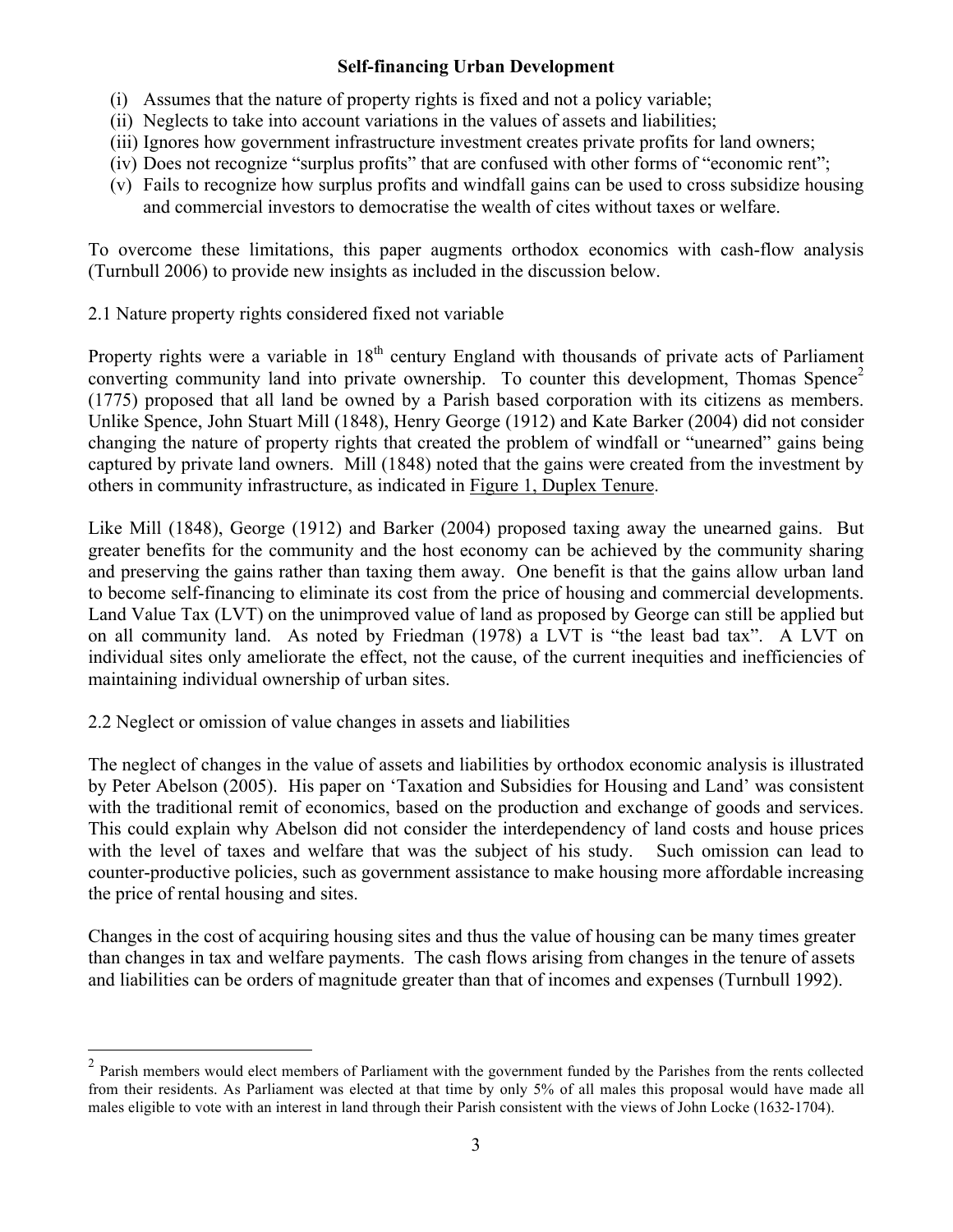# **Figure 1, Duplex Tenure**

**Central Business District**

**Regional** 

Value of urban property has two components:

- 1. Site or "Land" value
- 2. Value of improvements on the site



Two different types of property rights are required to create efficient equitable markets for the private ownership of urban property:

- 1. Dynamic Leases (DLs) or "Strata Title" for improvements on the site/land
- 2. Shares in the co-operative which owns all sites/land in the community

| Dynamic Lease (DL) "Strata Title"                                                                   | Value of DL determined by market value of                                                                                                                                                     |
|-----------------------------------------------------------------------------------------------------|-----------------------------------------------------------------------------------------------------------------------------------------------------------------------------------------------|
| captures value of improvements on a                                                                 | improvements, (not by windfall gains from                                                                                                                                                     |
| specific site.                                                                                      | community investment in services)                                                                                                                                                             |
| Shares in Community Land Bank (CLB)<br>capture pro-rata value of all sites and<br>community assets. | Issue value of CLB shares determined by average<br>market price for all community land. Buyback<br>price from DL vendors proportionally discounted<br>for rates not paid over 25 year period. |

# **CLB captures for all resident home owners and tenants:**

- Equity values in all land not occupied by dwellings including all commercial and industrial sites;
- Windfall gains in all sites from public investment in infrastructures services;
- Windfall gains from private investment in local amenities and facilities servicing the site;
- Surplus profits from private investment in buildings and other improvements;
- Profits from buying back its own shares at a discount from short term residents;
- Market value of quality of life created by community sites, services and governance.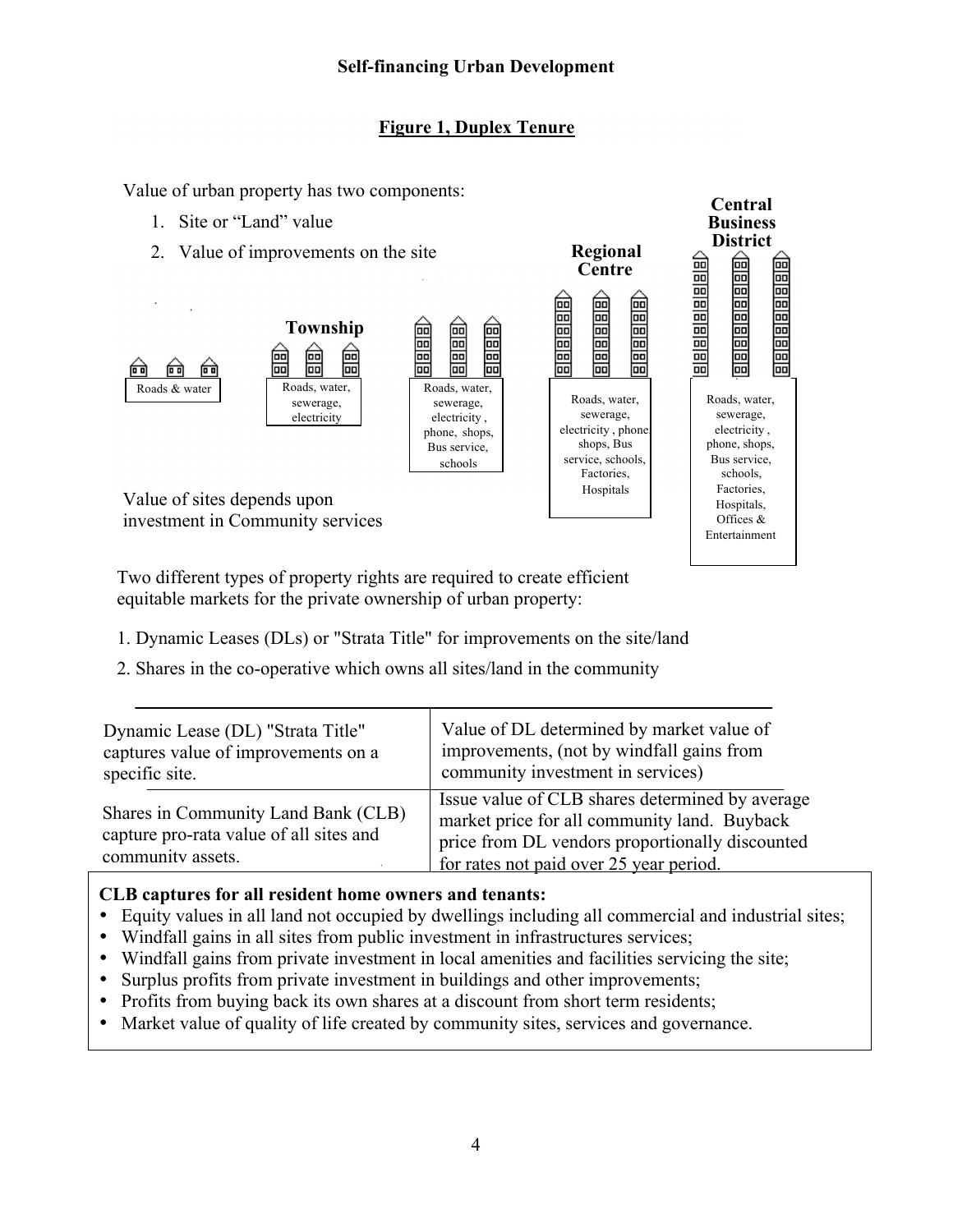To take these values into account, this paper extends the remit of orthodox analysis on income and expenditures to cash flows – an approach commonly used by individuals, business people and financial analysts (Turnbull 2006).

2.3 Neglects or omits how government expenditure creates private profits

Orthodox analysis typically neglects windfalls and wipeouts described by Hagman and Miscznski (1978) that arise from changes in tenure and planning policies or development activities. As a result of this omission, public policy initiatives can become counterproductive. For example, Governments may increase their investment in roads, water, sewerage, and transport to make more new housing sites available but the result is to increase the price of sites to make housing *less* affordable. The substantial up-lift in house prices from either public or private sector investment in community services, facilities and infrastructure was neglected in the analysis by Abelson (2005).

2.4 Failure to recognize surplus profits

Orthodox analysis does not recognize how investors can get over-paid, not just from the unearned or windfall profits of owning land referred to above but also from "surplus profits" arising from productive activities. Surplus profits only arise after the completion of the investor's time horizon. By this definition surplus profits represent cash returns in excess of the incentive to invest to create a surplus incentive. The capture of surplus cash by investors is inconsistent with the purpose of a market economy to efficiently allocate resources. It is also inequitable when the surplus is not shared with those making a contribution to its creation through their custom and involvement such as being customers, employees and/or suppliers.

Whereas profits that may be considered "excessive" of "super", are measured and reported by accountants' surplus profits are not so identified or reported. This failure arises because accountants do not concern themselves with investment time horizons. Investment time horizons are created by the value of future cash being discounted at a compound rate with the future being too unreliable and unforeseen to be relied upon for providing any incentive to invest. Surplus profits are not recognized by economists who confuse the concept with other notions of "economic rent" that is related to the rate of profit reported by accountants. Surplus profits can be thought of as being complementary to other concepts of economic rent as they involve values *not* required for bringing forth production. Unlike other notions of economic rent surplus profits can arise without any excessive or super profits being reported either before or after the investment time horizon.

Without the concept of surplus profit it is not possible to identify a significant cause of wealth concentration and so policies for its amelioration as put forward in this paper and in others (Turnbull 1975; 1992; 2008).

An indication of the size and significance of surplus profits is provided in Turnbull (2006). Their size is also indicated by the ability of investors to obtain competitive returns from publicly traded corporations even *after massive wealth transfers* have been made to executives. BusinessWeek (2002) reported that CEOs of the 2,800 corporations traded on the New York Stock Exchange had obtained shares and options that represented over 10% in the number of *all* the shares listed on the exchange.

2.5 Neglects to consider cross subsidization through property rights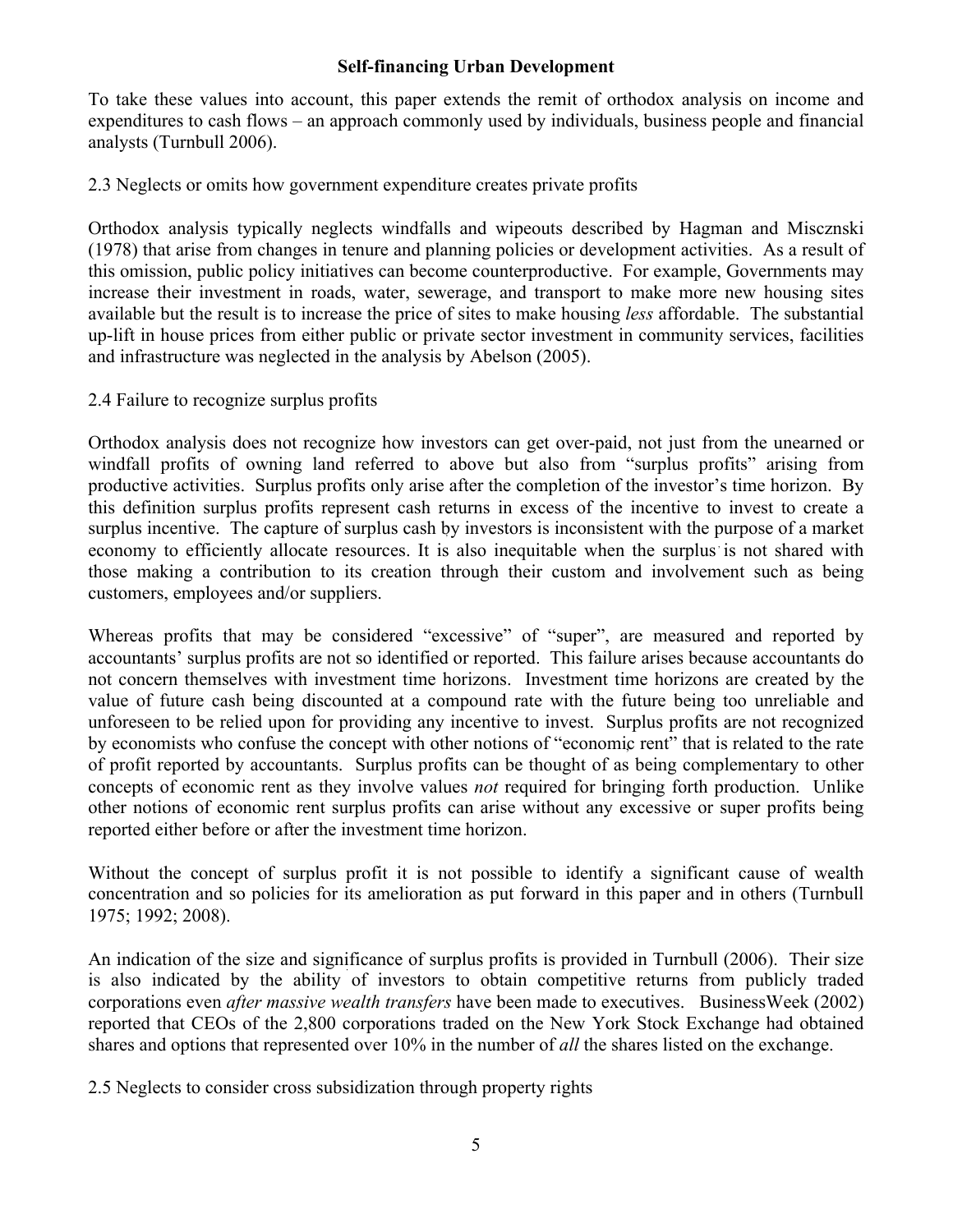The capture and distribution of windfall and surplus profits are crucial concepts for understanding how land/sites can be made self-financing. Self-financing urban sites provides a way to eliminate the cost of land from housing that can constitute around half its cost in many locations.

Orthodox analysis fails to identify how consumer demand for housing subsidizes corporate wealth by increasing the value of land owned by corporations (Turnbull 1973). Affordable housing can be achieved by not just eliminating this subsidy but by capturing both the surplus and windfall profits from corporations to make land/sites self-financing for both housing and business investment. Section four describes how CLBs capture these profits and use them for cross subsidization of housing at a local community level. The potential for also making urban sites and services self-financing is illustrated in the next Section.

# **3. Eliminating the cost of land**

This Section considers the potential to make urban land sites self-financing so as to eliminate the cost of land for buying a new home or for commercial investors constructing buildings and other structures.

A compelling example is provided by the building in 1999 of 11 new underground stations for the London Jubilee line. The cost of the public investment required to build the new stations was 3.5 billion pounds sterling. According to Riley (2002) the uplift in site values created within 1000 yards of each of the stations aggregated to 13 billion pounds sterling. This meant that the windfall gains captured by land owners were 3.7 time the cost of the public expenditure. The extraordinary size of the private windfall gains generated by public investment illustrates the extent that the current system of property rights is inefficient, inequitable and concentrates wealth in a way hidden from orthodox analysis. To the extent that foreigners are land owners, then it also means that government infrastructure expenditures can result in increases in foreign liabilities.

If all the 3.5 billion pounds cost of the investment was borrowed against the security of the land the uplift in value would have increased the net worth of the land by 13 billion less the amount borrowed of 3.5 billion. That is an increase in net worth of 9.5 billion pounds. The average population density of London in 2000 was 11,560 people per square mile<sup>3</sup>. One square mile is approximately the area of 1,000 yard radius around each station. Using the density figure cited above, the increase in net worth per resident would be 74,700 pounds sterling. Even if the residents had financed the project, they would still have increased their wealth by a significant amount while avoiding the use of public expenditure.

To insulate the land owners from the liability of the 3.5 billion borrowed against the value of their sites, property rights to their sites would need to be separated from the property rights to their buildings described in Figure 1 as a "Dynamic Lease" (DL). Each site citizen site owner would also obtain shares in the CLB pro-rata to the area of site occupied by their DL. Shares issued to non residents could be non-voting participating redeemable preference shares so that only residents obtaining voting shares.

As the CLB would now own the stations and any associated commercial leases it would obtain an income stream from the rail operators and leases to assist in paying the interest cost of the debt and its repayment. Additional income would also become available to service the debt as discussed below.

<sup>&</sup>lt;sup>3</sup> This is equivalent to 18 people per acre. Statistics obtained from: http://www.demographia.com/db-ukcities.htm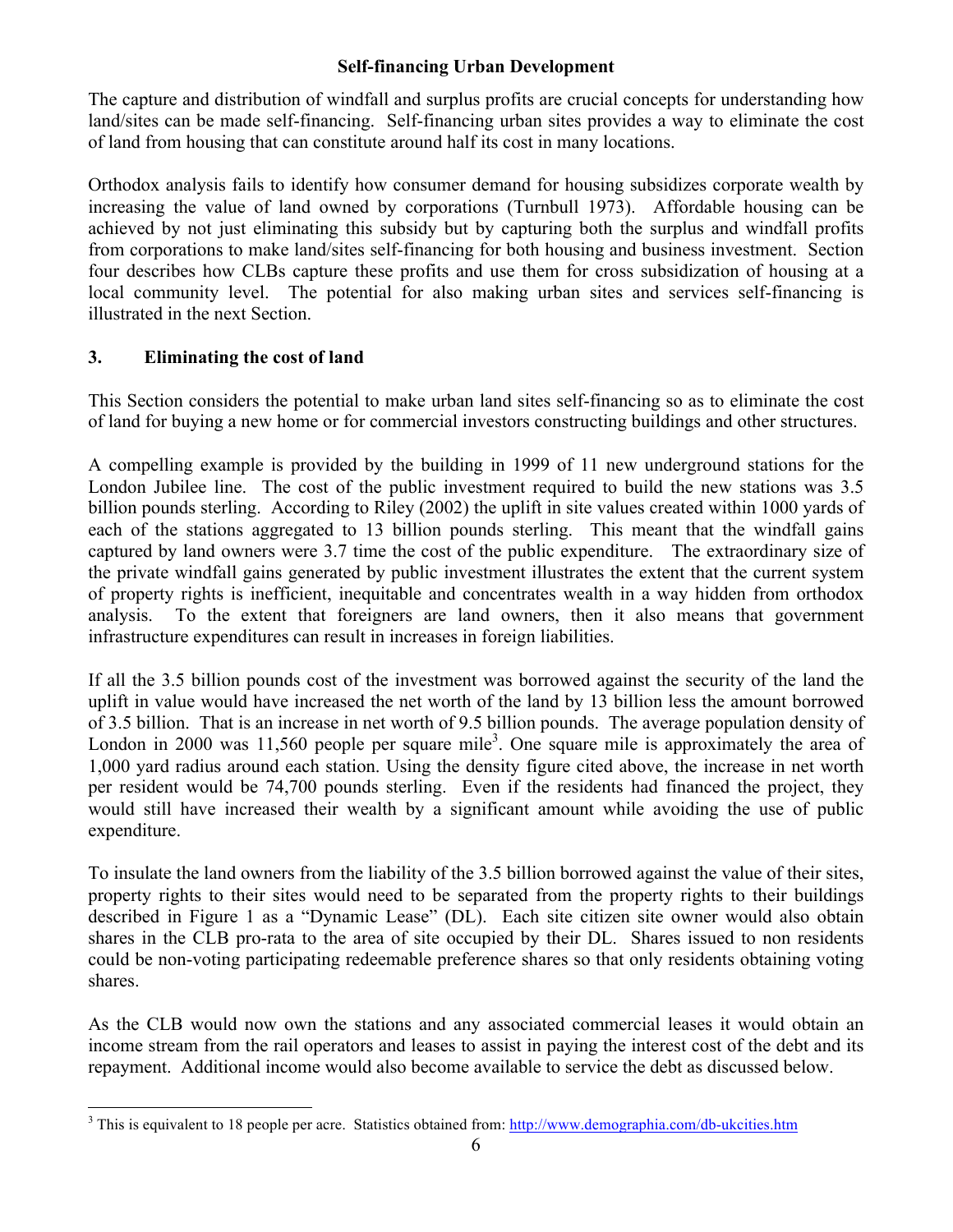Besides insulating site owners from the liabilities of borrowing the project cost of 3.5 billion pounds, the introduction of CLB with a separate title deed for the property on the site would allow each citizen to privately borrow against the value of her/his building. Like condominium, company and strata title arrangements the owners would need to pay a fee/rent/rate for collective maintenance costs. The size of this fee would need to be increased to pay any short fall in the cash required for servicing the 3.5 billion pound debt. However, as the amenity of the commercial properties serviced by the new underground stations would be increased, so would the rents collected by the CLB. As the increase in land values was 3.7 times the cost of the project, the increase in rents could be expected to be more than adequate to cover the cost of paying interest on the loan and paying back its principle. In this way, those who benefit from infrastructure development become responsible for its financing and maintenance. Incentives are introduced to increase efficiency while also increasing equity.

The example also illustrates how urban sites can be made self-financing to eliminate the cost of land for both home owners and commercial investors. In both the US and Australia land represents half the cost of urban houses according respectively to Morris Davis and Michael Palumbo (2006) and Alan Moran (2006). The cost reduction could even be more in Sydney, where Moran (2006) reported, "the cost of land comprises 80 per cent of the price of a house".

The cost of land could also be eliminated for commercial investors in housing or commercial developments to make the private provision of infrastructure more attractive. In this way employment opportunities could be integrated with residential areas. More importantly it provides the means for commercial investors to cross subsidize housing in a way that does not reduce their reported profits. This outcome is achieved by the CLB providing sites to commercial investors for the time period required by them to write-off their investment for tax purposes. In this way the building and any surplus profits it generates are transferred from the investor to the CLB for the benefit of residents.

A similar arrangement is commonly utilized by governments to finance major infrastructure projects where the investment is provided by the private sector and then transferred to the government. The arrangement is described as Build Own Operate and Transfer, or a BOOT project. However, in the situation being considered here, ownership is transferred not to the government but to the CLB.

For example, if investment housing, office buildings and super markets were written off for tax purposes at 4% per year, the CLB would obtain 100% ownership after 25 years. The incomeproducing assets could have a useful life much longer than 25 years. It is by this means that surplus profits are transferred from investors to the community to cross subsidize the cost of housing.

Like a Community Land Trust (CLT), a CLB provides affordable housing by eliminating the cost of land. A CLT eliminates the cost of land by obtaining a grant or gift to acquire the land. The need for gifts and grants limits the size and spread of CLTs. As a CLB can become self-financing, it need not require a grant or gift to become established. CLBs can be widely replicated without cost to government provided that they are established in economically viable precincts and on a sufficient scale to capture most values that would otherwise be considered "externalities". CLBs could be used to reduce the cost and/or liabilities of higher orders of government by funding local schools and hospitals. Another application of CLBs is to allow the sites and services of squatter settlements to become selffinancing and so bankable (Turnbull 1976, 1983).

Descriptions of CLTs and CLBs, as well as their differences are presented in Bennello, Swann and Turnbull (1997). My co-author, Bob Swann, pioneered the creation and establishment of CLTs in the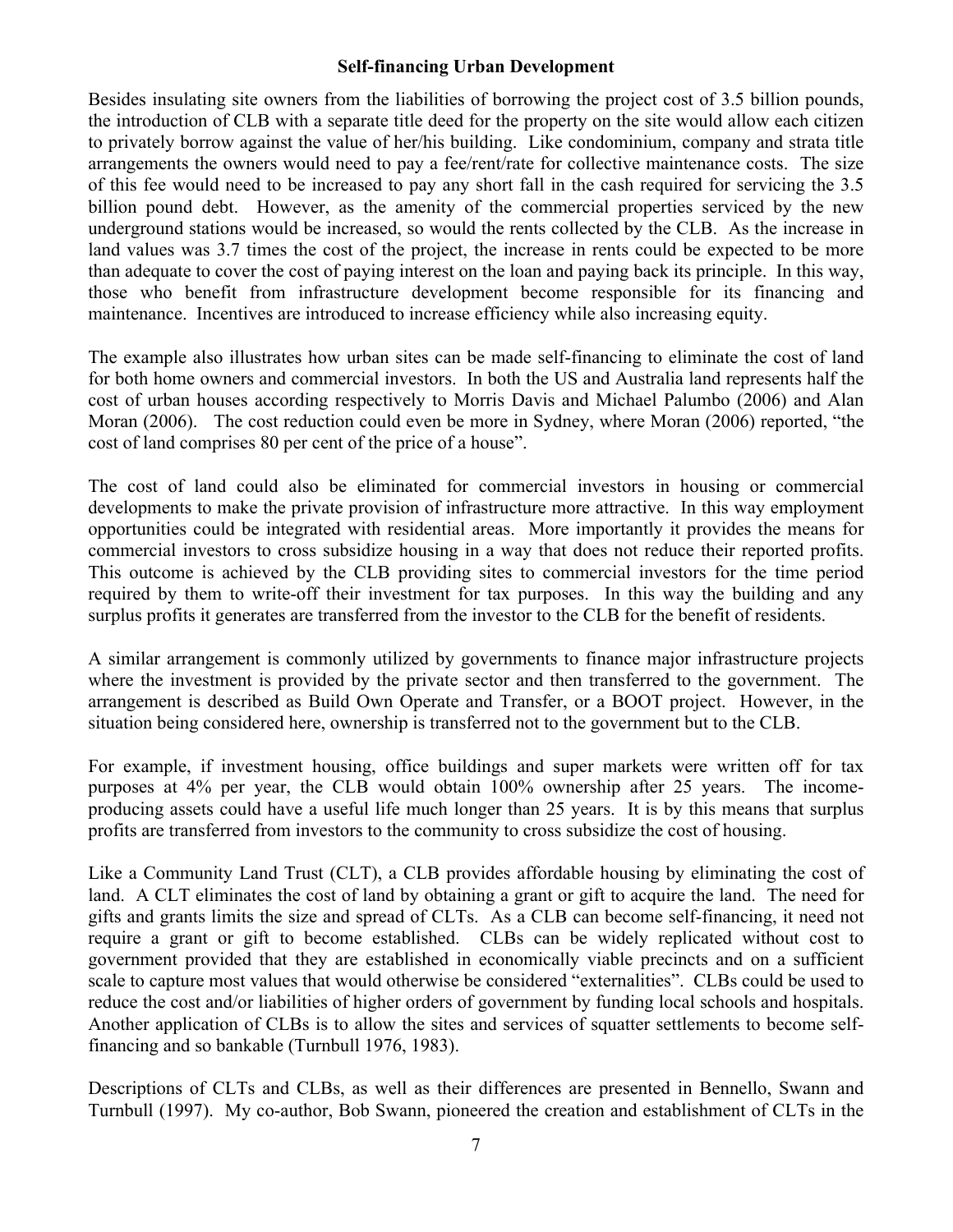US. Differences between CLTs and CLBs are also summarized in a tabulated form in Appendix I. Evidence of the novel contribution of the CLB concept is presented in Appendix II written by economists and international housing specialists.

Consideration of where CLBs might best be established is considered in the next Section with details of its operations.

# **4. Operations of a Community Land Bank**

No new laws are required to create a  $CLB<sup>4</sup>$ . It could be formed as a land owning trust, cooperative or company. Corporate entities provide limited liability and flexibility so this particular form will be used to explain the operations of a CLB.

The CLB would own all the land/sites in a viable urban precinct that might house from, say, 5,000 to 100,000 residents. By preference the CLB would represent a political unit as envisaged by Spence (1775). Instead of being a Parish it could be a Town Council, Local Government body or a ward of a Town Council or Government body. However, its governance architecture would be consistent with it being mutually owned and controlled by its residents, as described by Turnbull (1976, 2001, 2002). The CLB would issue its shares on a pro-rata basis to the area of the site occupied by each dwelling of say one share per square meter. In this way the shares would represent the pro-rata equity value of all the land owned by the CLB.

The steps for setting up a CLB are set out in Appendix III that assumes that it is being located where rural land is being converted to urban. Existing urban areas can be converted from a unitary title system to a duplex title system in a similar way that a company on the stock exchange issues its own shares in exchange for acquiring all the shares in another. Owners of properties could exchange their unitary title deeds for the duplex title deeds provided by a CLB. In this way they would obtain ownership of their property and obtain a pro-rata share of all sites in their neighborhood to increase their net worth. CLBs could be established in this manner without using any cash, unlike a CLT. A most prospective situation for establishing a CLB is in run down inner city precincts that require redevelopment. The redevelopment process provides a way of adding value to assist in making the development self-financing.

A CLB is significantly different from what is known as "company title" for an apartment. Company title is created when an apartment block is owned by a company with one share dedicated for each apartment. Transfer of any one share/apartment depends upon the agreement of the other shareholders. This condition means that ownership of an apartment is not necessarily freely negotiable to provide liquidity for a home lender if there was a default on the purchase finance. For this reason it is difficult to obtain finance for a company title apartment unless other security is available.

Banks, building societies, savings and loans associations and other housing lenders typically accept a long term lease as security provided the lease is freely negotiable. DLs meet this test. However, the buyer of a DL is required to also acquire the CLB shares attached or "stapled" to it. Home loan lenders

In the UK, an exemption is preferred from the 'Commonhold and Leasehold Reform Act 2002'. Without relief from this Act tenants could be denied obtaining pro-rata equity interests in other sites as a CLB shareholder.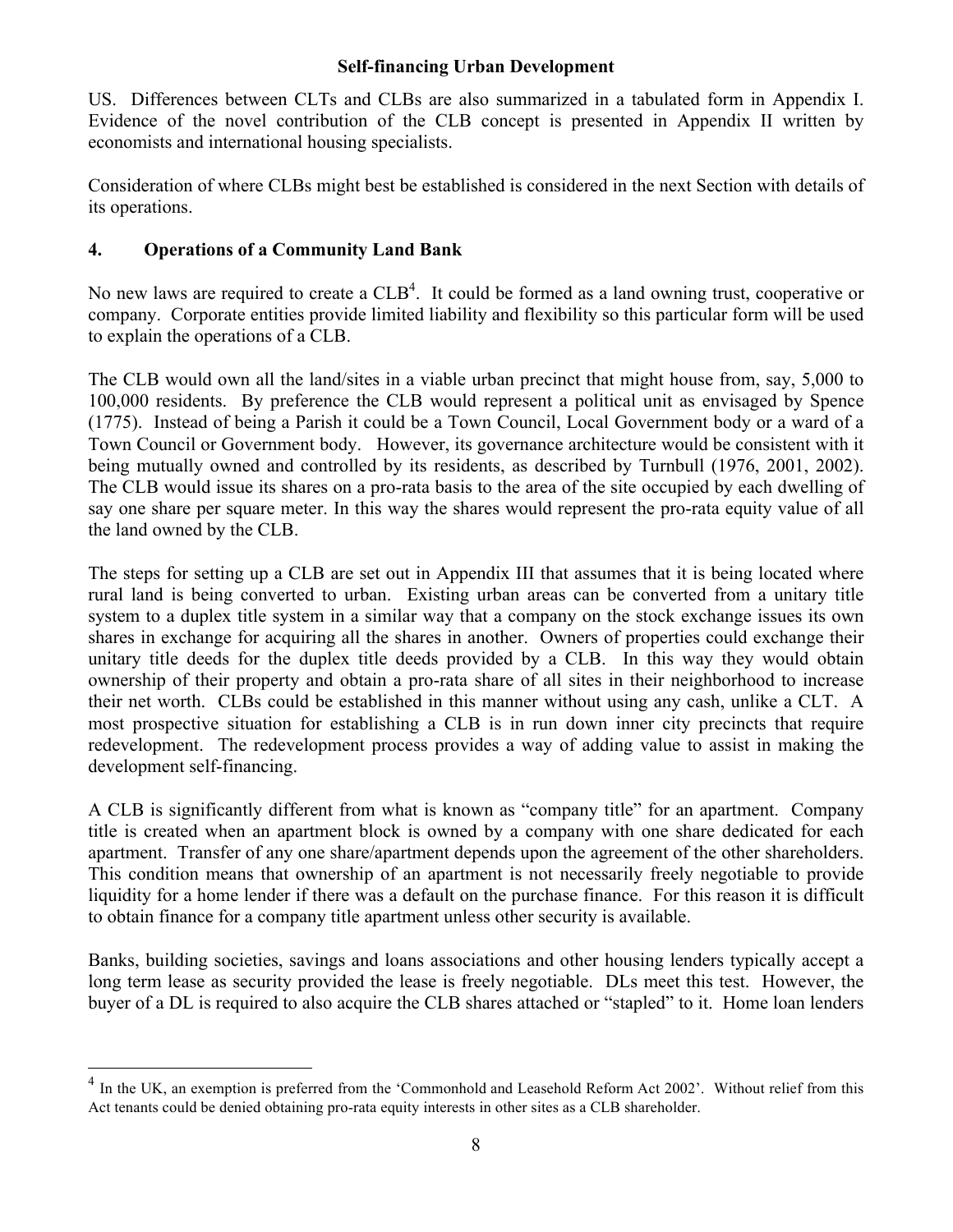would also require the borrower to provide signed transfers over the stapled CLB shares in which they had an interest.

When a home or apartment is sold on the open market, the CLB redeems the stapled shares at a price that may be discounted with the issue of new shares at their market value to the buyer. The market value of CLB shares is determined in the same way as any Real Estate Investment Trust (REIT). That is the value of all CLB sites, without the value of their improvements, is divided by the number of shares on issue. Like a REIT, the CLB would publish its share value. Buyers of dwellings would use this information to determine the price they would bid for a home.

The price at which the CLB would buy back its shares would be discounted from their market value according to how long the vendor has owned her/his home. The discount could be made proportional to the period over which rates had not been paid to allow the CLB to recoup its set up costs. If the CLB was paying off its set up costs over a 25 year period then a vendor selling a home after five years would obtain only 20% of the market value of their shares. After 10 years a vendor would obtain 40% of the market value of the shares and after 25 years there would be no discount.

This arrangement insures that the CLB can be self-financing from the rent/rates paid by home owners and/or from the profits accumulated by trading in its own shares from people selling their homes. However, when a CLB contains commercial sites there may be little or no need for home owners to pay a rent/rate as shown by the town of Letchworth in England (Howard 1946). Indeed it could be possible that residents would not need to pay any rent/rates while also obtaining dividends from their CLB shares.

This possibility arises because CLB shares are only issued to residents be they home owners or renters. No shares are issued for sites that contain commercial and industrial developments. In a heavily commercialized precinct residents may occupy a minor portion of the land but have a pro-rata share in *all* its land. In addition, the CLB provides a way to transfer surplus profits to residents as explained below. Residents of industrial precincts would become richer than those in non-commercial areas.

One way for a CLB to capture surplus profits is to provide locations for commercial and industrial buildings without the need to invest funds in purchasing a site. In return, ownership of buildings would be transferred to the CLB as they were written off for tax purposes. Provided that the buildings and structures were depreciated in the financial accounts at the same rate as they were written off for tax purposes there would be no change in the profit reported for investors. If the tax deductible depreciation rate for commercial properties was 4% per year then complete ownership transfer from the investor would occur in 25 years. In the case of investment housing, co-ownership would transfer at this rate to the tenants, as indicated in Figure 2, Dynamic Duplex Tenure.

As only residents can own and vote CLB shares, none are held by commercial investors. The shares stapled to investment dwellings would also transfer without cost to the tenants at the rate of 4% p.a. In this way, long-term tenants would become owners of both their dwelling and acquire a pro-rata share in all the sites owned by the CLB without the need to purchase either. Homebuyers, who lived in the CLB for 25 years, would not suffer any discount on their shares when they sold their dwelling. The wealth of home owners would be greater in a CLB than if they owned a home at the same location without being in a CLB because they would obtain a pro-rata share of neighboring commercial land *and buildings*.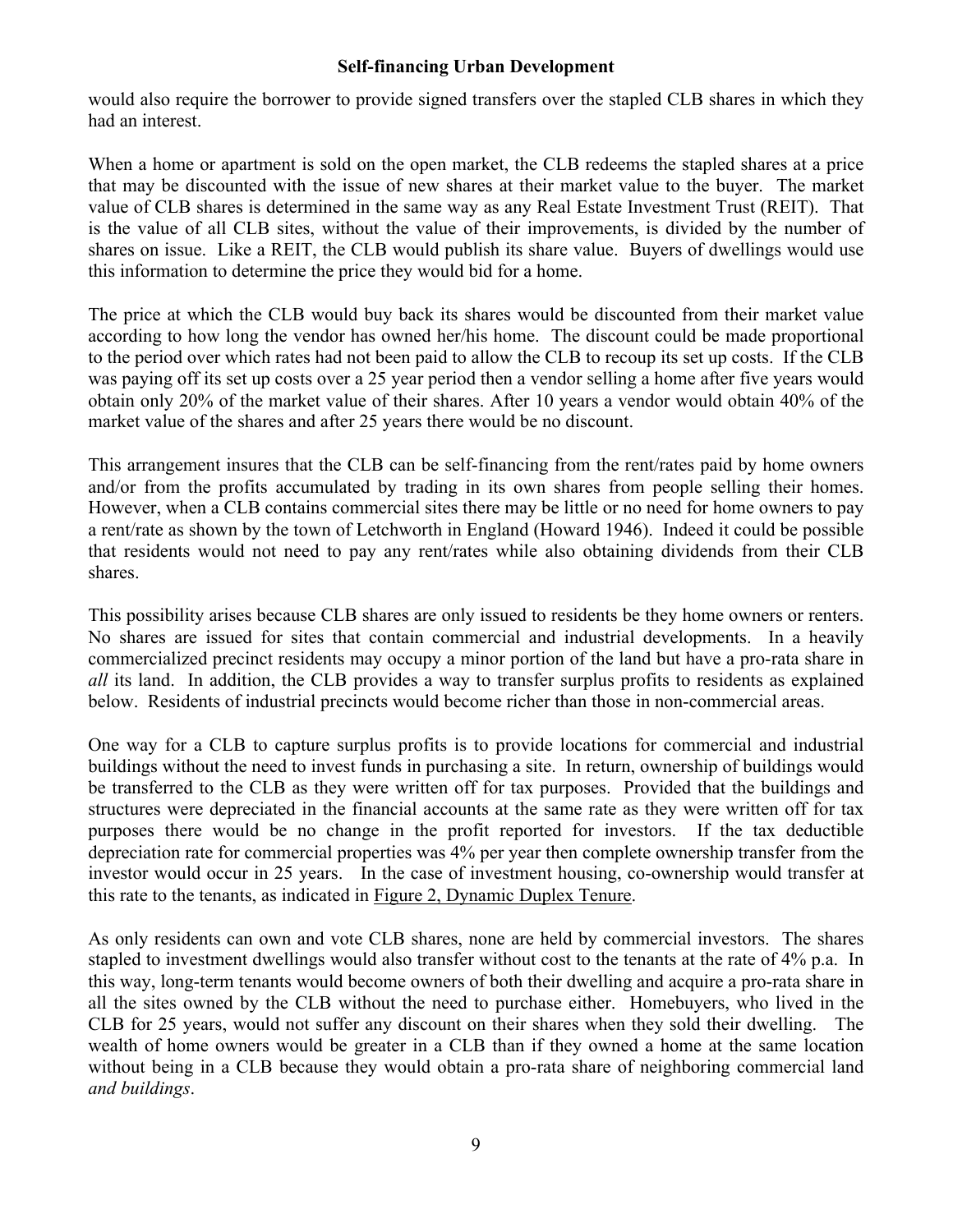# **Figure 2, Dynamic Duplex Tenure**

# **Investment accommodation: in a Community Land Bank (CLB)**



Only voters residing in a CLB precinct can own and vote its shares. Non residents and corporations do not have to purchase a site (CLB shares) to make their investment much more attractive. However tenants become co-owners of their dwellings at the rate the investor writes off the cost for tax purposes. With a 4% depreciation rate the tenants acquire full ownership of both dwellings and CLB shares over 25 years. The ownership transfer provides an incentive to tenant/co-owners to minimize repair and maintenance costs to improve the return to investors.





Each tenant acquires co-ownership interest in 200 CLB shares at the rate of 4% p.a. If the tenant moves out after 5 years he/she retains a 20% co-ownership interest in both the shares and the dwelling with subsequent users acquiring residual interests.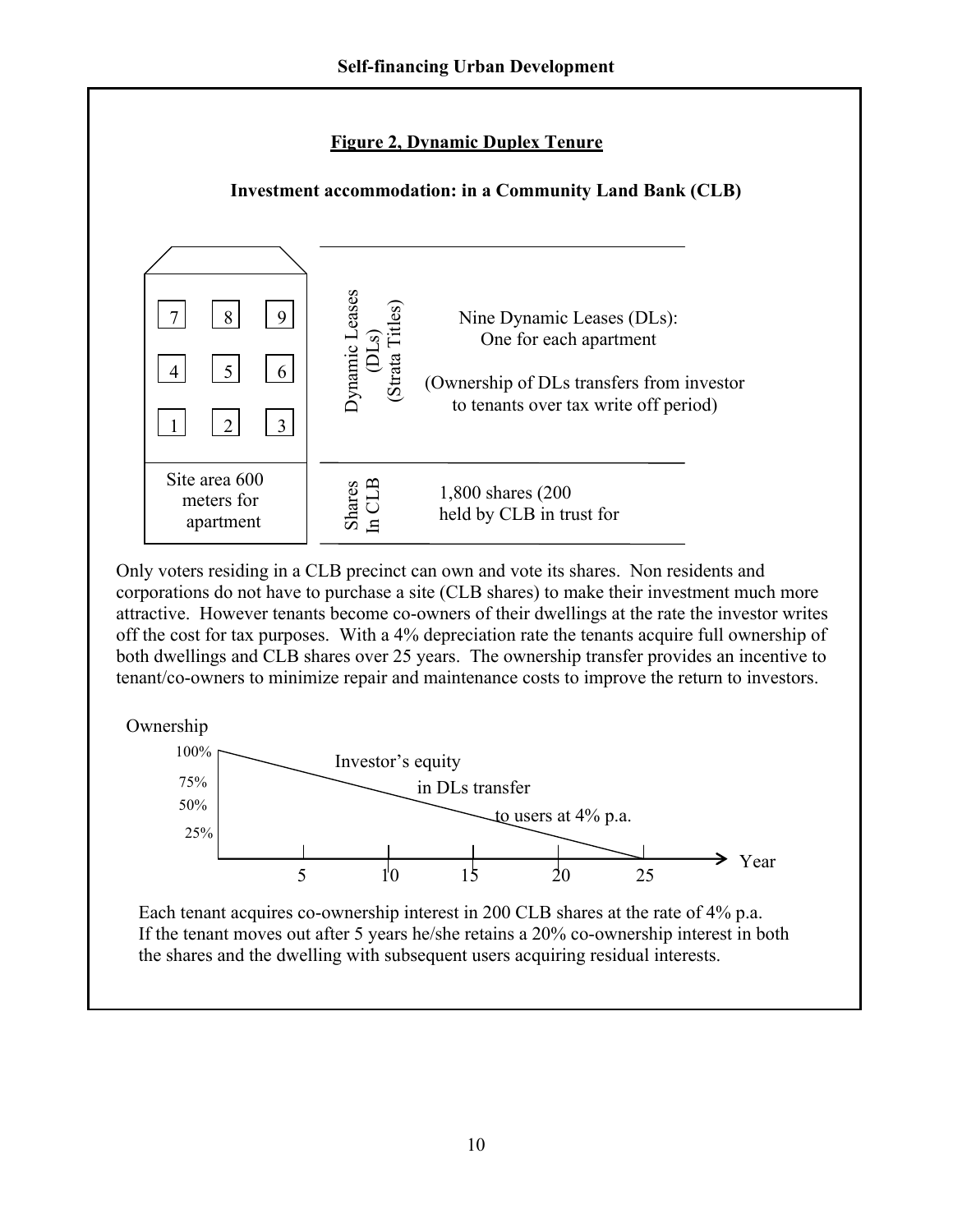Consider the example of a CLB where only 50% of the land was occupied by dwellings, then the CLB shares would provide pro-rata equity in the ownership of the other 50% of the sites in the CLB not occupied by dwellings. Home owners would then, in effect, capture land values that were twice that of the area they occupied. This prospect provides what could be a compelling incentive for citizens to vote for converting the tenure system of existing neighborhoods to a duplex CLB system.

The above analysis highlights one reason why it is an advantage for CLBs to include a rich mix of commercial activities. Another reason is that commercial activities provide rent/rates and surplus profits to service borrowings, finance infrastructure and/or cross subsidizes residents and/or pay dividends to residents. Ideally, the number of dwellings in the CLB would be sufficient to support educational facilities up to a basic tertiary level, with supporting health care services to sustain its mix of residents over generational changes. This scenario would typically require a population of, say, from 50,000 to 100,000 in OECD countries. With population densities of major cities in the OECD<sup>5</sup> countries running between 2,000 to 5,000 residents per square kilometer (8 to 20 persons per acre) this could involve urban precincts of between 10 and 50 square kilometers (or 100 times this value in hectares). The area would be equivalent to 3.9 to 19.3 square miles or between 2,471 to 12,400 acres.

Whereas increased area and population densities increases the ability of a precinct to be self-financing, a CLB can become viable for a small rural community with 80 self-built homes on 320 hectares. This possibility was shown in feasibility studies by the NSW Land Commission to create an intentional community in the North East of New South Wales, Australia (Turnbull 1984, 1985).

Even though home buyers typically obtain housing finance that requires from 20 to 30 years for its repayment, home owners typically only live in the same house on average for around six or seven years. The tenure rules in a CLB are similar to those in squatter settlements. The basic rule is 'if you do not use it you lose it'. This explains the naming of DLs. In practice it means that if a home owner rented out her/his property the user would obtain co-ownership rights of the DL and the associated CLB shares at 4% p.a. The owner and tenants would, in effect, become equity partners in the dwelling. This arrangement provides a strong incentive for homeowners to sell their property rather than renting it out and loose their equity interest. It also provides an incentive for tenants to invest sweat equity in maintaining their dwellings. This feature provides an additional incentive for private investment in CLB rental properties. Politically, it ensures control of the CLB only by its residents because the voting rights of non residents would fade out.

Similar arrangements would apply to tenants in investment properties. The average tenure of tenants is typically even less than the average tenure of a home owner. Each tenant would obtain a pro-rata share in the equity of their dwelling and the shares in the CLB stapled to it at the rate of 4% p.a. Liquidation of co-ownership rights in the DL could be undertaken by the CLB purchasing the apartment at its market value on request by the co-owners or in any event after 25 years. Individuals would obtain the right to transfer their CLB equities to their nominated pension fund provided that voting rights remained with them.

As well as providing a neighborhood building block for local government, a CLB can also be viewed as a micro economic system that provides a basis to minimize the drain of economic value out of a

<sup>&</sup>lt;sup>5</sup> Non OECD cities have densities up to five times higher as reported at http://www.citymayors.com/statistics/largest-citiesdensity-125.html. Sydney and New York City have similar densities of around 2,100 people per square kilometer.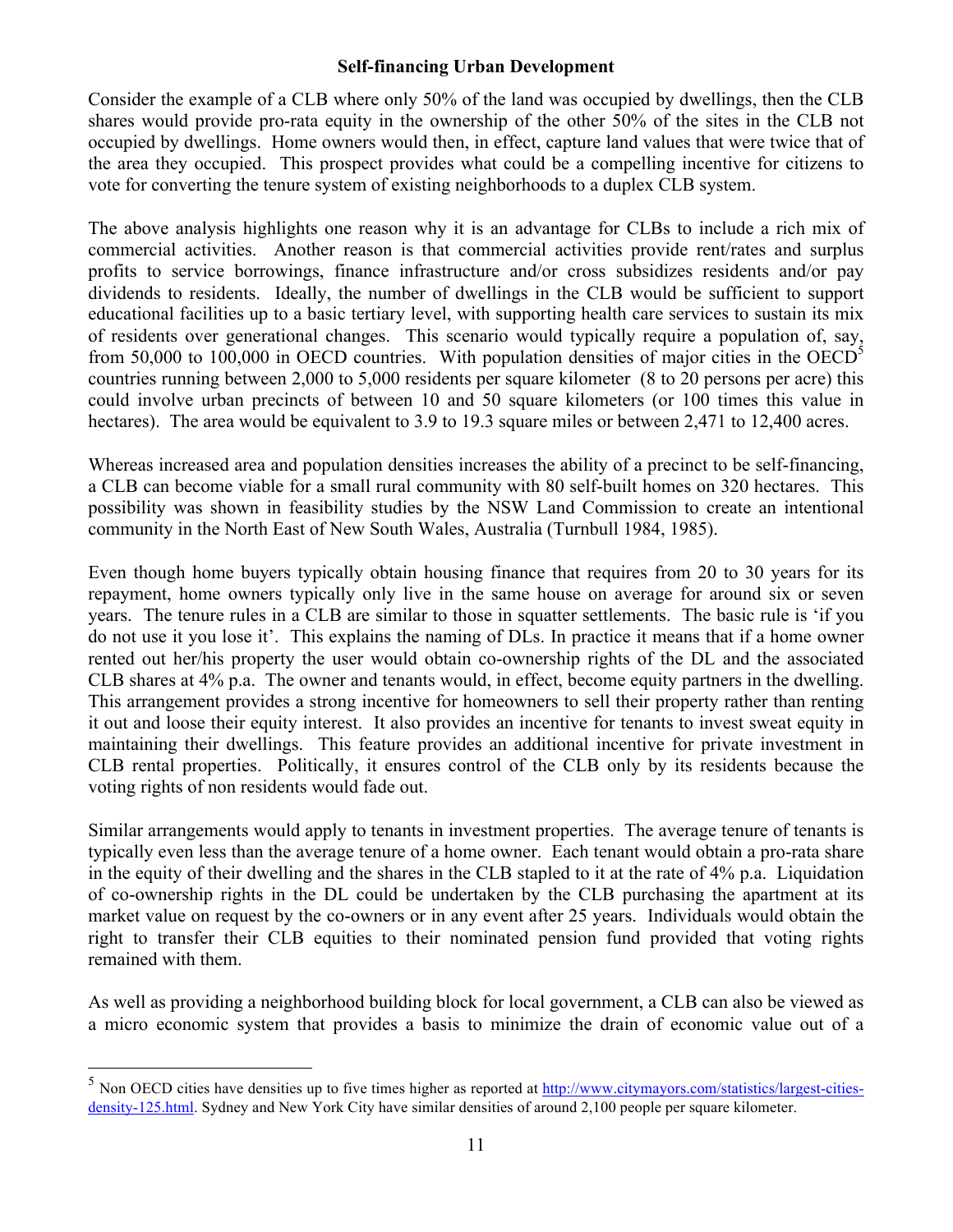community. The tenure system of a CLB minimizes the export of cash in the form of rents, surplus profits and realized windfall gains. This feature increases the ability of a community to be selffinancing and minimizes the export of rents, windfall gains and surplus profits to foreign investors to reduce the drain on foreign exchange reserves. Some of the economic implications of the widespread adoption of CLBs are considered in the concluding Section.

# **5. Wider implications**

The land tenure system created by CLBs should not be considered as just a way for making housing affordable but as a way to increase the economic efficiency, equity and the sustainability of providing private property rights. It provides a basis for introducing "Capitalism with Chinese Characteristics" (Huang 2008) or "Social Capitalism" (Turnbull 1975: 88).

CLBs increase the efficiency of a market economy by eliminating the ability of firms to subsidize their operations with unearned wealth. The extent of this phenomenon is hidden from orthodox economists who neglect to compare temporal changes in urban land values with the balance sheet of firms.

As council rates in Sydney are based on the unimproved value of land, the land value of whole suburbs is published. In preparing data for a Real Estate prospectus in 1966 the author found that the average annual compound growth in unimproved land values in a number of Sydney suburbs exceeded 20% p.a. over the previous 20 years<sup>6</sup>. At this time the author was also comparing the market value of land owned by most of the firms listed on Australian Stock Exchanges with the market capitalization of the firm. This work was undertaken as a partner in a private equity syndicate that acquired a dozen publicly traded corporations from 1967 to 1974.

The work revealed that in many cases the value of the land owned by a firm was greater than the value of the firm. Acquiring the company on the stock exchange became a way to acquire urban land at deeply discounted values. By not revealing the full value of their land holdings firms could hide the fact they were not providing a competitive return on the assets they employed. Nevertheless, the source of shareholder funds reported in many balances sheets revealed that revaluation of land had created greater equity than that obtained from the issue of shares. Shareholder funds raised by retaining earnings represented the smallest component of their equity. In other words, many firms were obtaining more wealth from land speculation than through their trading or manufacturing activities.

The problem of inefficient resource allocation by such processes also exists in private firms and can result in more foreign exchange reserves being exported than would be required in an efficient market economy. A notable example in this regard was the export of windfall and surplus profits from the wholly owned Australian subsidiary of US based General Motors Corporation (GMC). As reported by Turnbull (1973) "Even after making allowances for changes in the real value of money over the 47 years, the original cash equity investment has been repaid over 100 times".

The only cash invested in the subsidiary that became General Motors Holden (GMH) was \$A2 million in 1926. GMH became the first automobile manufacturer in Australia in 1945 with the nominal value of its shares being \$A3.5 million. During the 1950's GMH was remitting dividends two to three times greater than the nominal value of its shares. To avoid the political embarrassment of such high returns GMH increased the value of its shares on issue 7.7 times to \$A27 million in 1962 when its net worth

 <sup>6</sup>  $6$  During the period the average increase in value of all land in Australia was over 10% p.a. (Dwyer 2003).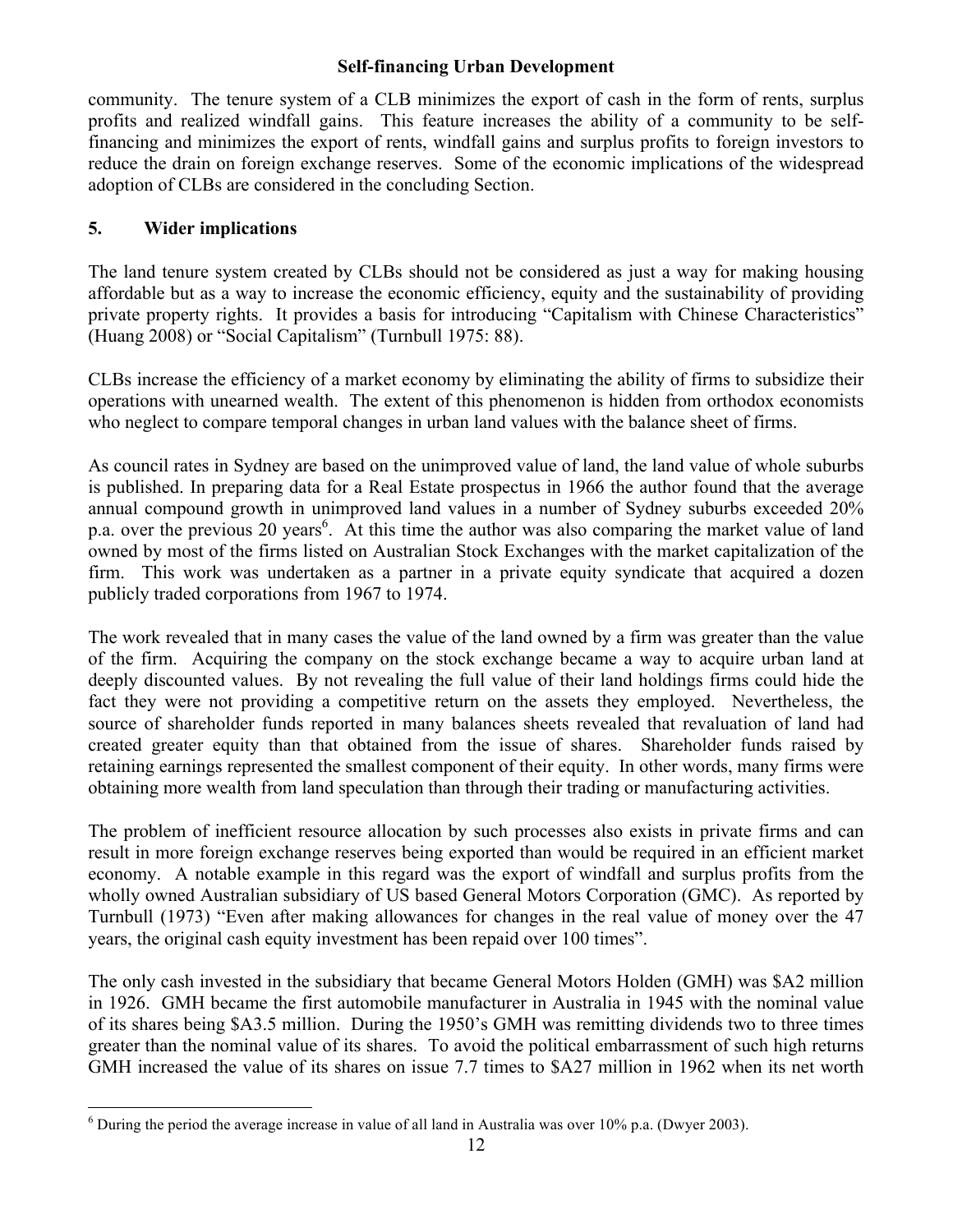had become \$A136 million. The newly created shares issued as a dividend to the parent were created from the tax free profit that arose from recognizing the windfall gains in the land that GMH owned in a rapidly growing Melbourne suburb. By 1971 GMH had paid over \$A250 million in cash dividends to its parent while increasing its net worth to \$A219 million.

The GMH story illustrates how surplus profits can grow to become many times the value of the original investment. The foreign investment time horizon used by US corporations was only 10 years in 1962 when the author was working in an affiliate of Standard Oil in New York City (Turnbull 1992). Besides illustrating the size of surplus profits, the GHM story also reveals the excessive foreign exchange costs foreign investment that is allowed to create "unlimited, unknown and uncontrollable foreign liabilities" (Penrose 1957).

CLBs can provide one way to avoid the unnecessary export of value and living standards. Another way is to limit the power of corporations to own land, as adopted in some countries and/or the introduction of dynamic property rights to corporations (Turnbull 1975, 2000a). Besides being a feature of CLBs, dynamic property rights are also a feature of Ownership Transfer Corporations (Turnbull 2000a) and demurrage currencies described as "stamp scrip" (Fisher 1933). When used together, dynamic property rights that die, as occurs with all life forms and intellectual property rights, would introduce a sustainable "ecological" form of capitalism (Turnbull 2007, 2008). In these ways ecological property rights to money, realty and corporations would make capitalism more efficient, sustainable, equitable, responsive and democratic. The enrichment of democracy could also arise from the introduction of network governance as found in all biota (Turnbull 2002, 2007, 2008). Network governance is a condition precedent for self-governance (Turnbull 2000b: 119).

At a macro-economic level, CLBs increase efficiency by reducing the need for governments to raise taxes or loans to finance urban infrastructure consistent with the ideas of Spence (1775). Much of urban infrastructure investment can become self-financing at the local level on a sustainable selfreinforcing basis. An example is the financing of the US transcontinental railway that was in part financed by sale of land adjacent to the track as it was being built.

The ability of CLBs to provide affordable housing is because dynamic duplex tenure represents a more efficient mechanism for owning realty (Turnbull 1983). This result is revealed by the feasibility studies of Turnbull (1984, 1985) and the applicability of the concept to squatter settlements as described in 'Land Leases without Land Lords' (Turnbull 1976). A CLB also provides a way for residents of a company owned town to own their homes and manage their community like any other civil society settlement. This possibility is set out in a feasibility study undertaken by the author for five multinational corporations that owned the largest iron ore mine in the world at Mt Newman in Western Australia. A cash flow analysis of the study is included as an appendix in Turnbull (1976).

The increased efficiency in financing settlements created by a CLB also increases equity by reducing the concentration of wealth through windfall and surplus profits that are endemic in the existing system. In particular, equity is increased by limiting the ability of commercial investors, and other large landowners, from obtaining windfall gains from public or private expenditure on urban infrastructure.

The creation of windfall gains from consumer demand for realty is also reduced through dynamic coownership property rights that allow the windfall gains to be shared with those creating the value from their demand and/or usage. In this way the credo of "Social Capitalism" is achieved: "From each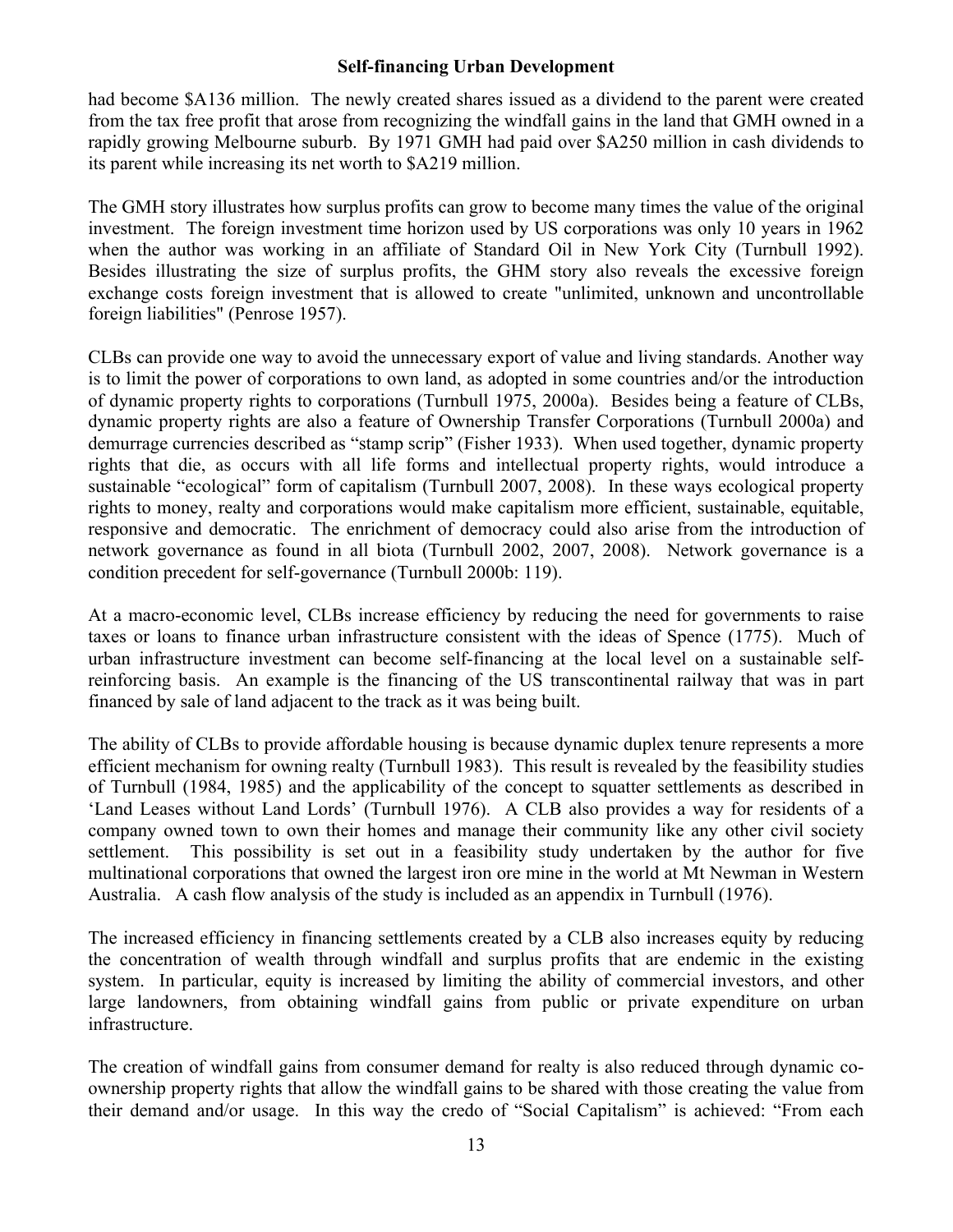according to their interest, to each according to their contribution to production *or consumption*, provided the basic needs of all are fulfilled" (Turnbull 1975: 2).

There are eight mechanisms by which CLBs contribute to "Democratising the Wealth of Nations*"* (Turnbull 1975): (i) Pioneer home owners acquire shares without cost; (ii) Tenants acquire coownership of their dwelling without the need to make a purchase; (iii) Tenants acquire co-ownership of CLB shares without cost; (iv) All owners and tenants capture a proportion of any windfall gains in their dwellings; (v) All owners and tenants capture a share of the market value of any improvements that they may make to their dwellings; (vi) All owners and tenants capture a share in ownership values of all non residential land values in the CLB precinct through ownership of CLB shares; (vii) All owners and tenants capture a share in ownership values of all depreciated improvements in the CLB and so the surplus profits of enterprises in their precinct through ownership of CLB shares; (viii) All owners and tenants acquire a proportion of the gains captured by the CLB when it buys back its shares at a discount from residents selling their dwellings before CLB set up costs have be paid.

Another important outcome obtained by a community sharing all the ownership of its sites is that the economic, social and political interdependency of households and the productive sector can be integrated at the lowest practical level in accordance with the Principal of Subsidiarity. The integration of the various interests is indicated by the eight mechanisms for democratising the wealth of cities as described above.

The cross subsidization of the household sector by the productive sector is achieved without taxes or welfare to reduce the dead weight cost of their collection and distribution.

The separation of property rights to sites from improvements on the sites provides a way to eliminate the capture of windfall gains by local, external and foreign owned enterprises that distort the efficient allocation of productive resources – illustrated by the GMH example. It also eliminates the export of realized windfall gains to non-resident owners to avoid cash leaking out of the community. In addition it eliminates increases in foreign liabilities by the host economy when ownership is held by foreign interests.

The ability of a community to acquire ownership of all improvements on its sites after they have been written off by their owners provides a way to make the economy more efficient by reducing the over payment of investors with surplus profits. There exists the opportunity for a CLB to increase the surplus profits captured directly by its members through offering concessional access to its sites and services to firms that convert to an Ownership Transfer Corporation (Turnbull 1992, 2001, 2002, 2007, 2008). The cost/benefits for corporate investors who discount the future and CLB members who do not discount the value of their pensions create a win/win outcome for both (Turnbull 1975, 2000a). Surplus profits captured by a CLB provide an additional source of community income to pay the cost of servicing sites, services, tax to higher levels of government and/or a dividend to residents. A CLB provides an institutional structure to distribute a "citizen" or community dividend (Turnbull 1975: 83).

While a CLB limits the capture and export of windfall gains from sites owned by non residents and the export of rents to external parties, interest payment on home mortgages and commercial debt to external parties can create a significant loss of value from the community. The drain of value by interest payments can be minimized with a community currency such as "energy dollars" (Turnbull 2008). Locally generated sustainable energy and/or energy saving measures provide another way of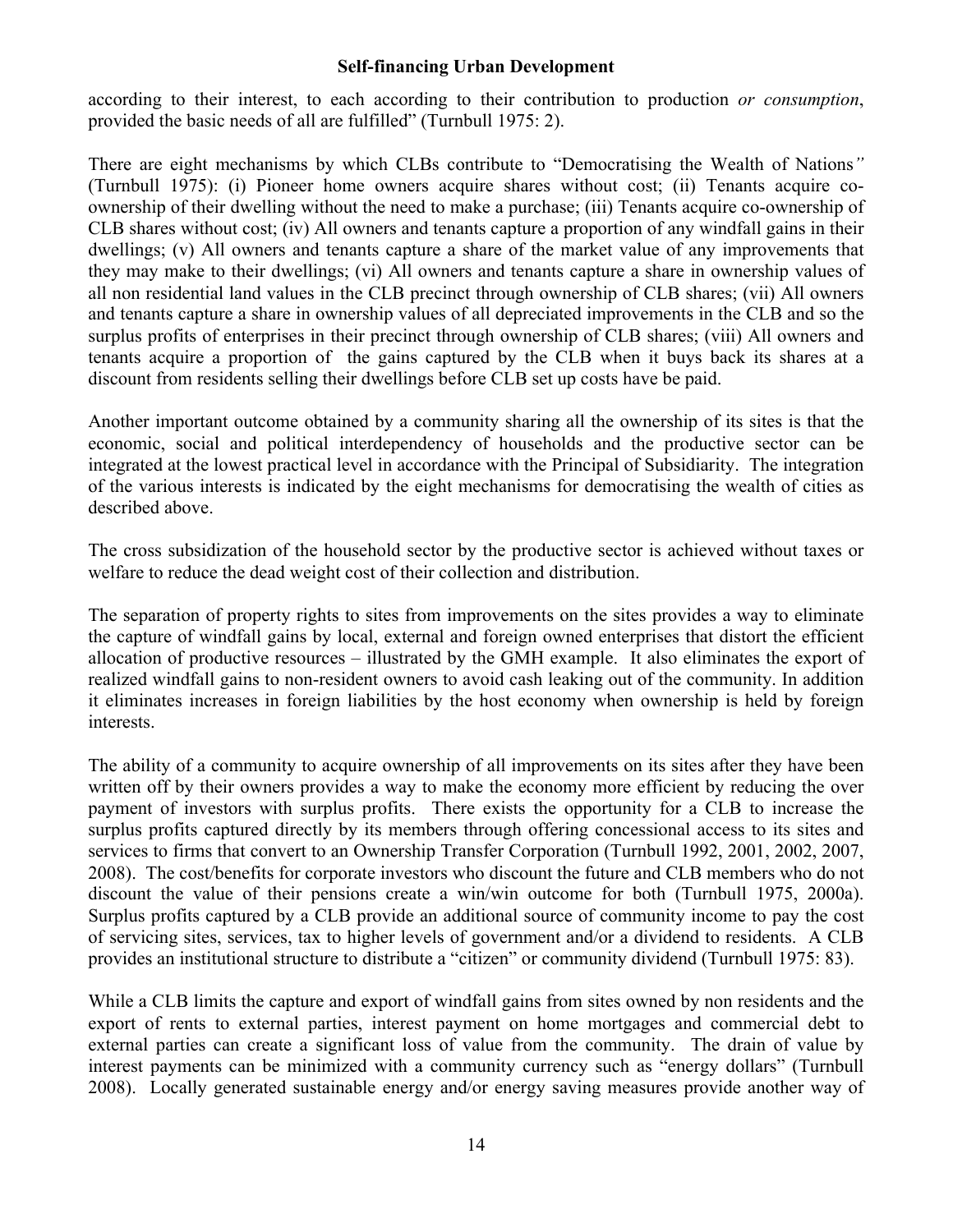reducing loss of community income to promote self-financing neighborhoods, suburbs, cities and nations.

All the above benefits are compatible with a LVT if the unit of taxation is the CLB rather than individual sites. A LVT on individual sites has been promoted as way to tax away unearned "windfall" gains in land and encourage underdeveloped sites to be developed. When a tax on the unearned values of urban land is used to finance additional infrastructure it can exacerbate inequity by generating even more unearned values. Although the tax collected would increase, it would also increase the size and role of government to increase dead weight costs and tax churn.

Communities are increasingly resisting development to preserve their culture, heritage and traditional amenities. While a LVT on individual sites can be designed to give exemptions to cultural and heritage sites to avoid or limit their development, the exemptions would be administered by a higher level of government that would have competing demands for exemptions from other regions. A CLB allows the local community to determine directly its own balance between development and preserving its icons of culture and heritage. The balance would be negotiated by internal democratic processes rather than relying on market forces created by a tax applied to individual sites by bureaucratic edict from a higher level of government in a way that the local community might have little influence.

All communities are likely to contain some sites that are relatively less developed than others. Residents with kitchen gardens and/or solar panels that increase the self-reliance and sustainability of the community could be discouraged with a tax on their single specific sites. A single site tax creates a treadmill for ever more development on a perpetual basis. The result would be inconsistent with "building sustainable communities" (Bennello, Swann and Turnbull 1997).

The use of a CLB to introduce a LVT removes the problem of windfall gains being captured privately as private ownership of sites no longer exists. In this way a CLB eliminates the cause of the problem that concerned J.S. Mill and Henry George. By eliminating the problem, CLBs eliminates the need for a remedy as proposed by Mill and George.

The CLB concept illustrates why and how capitalism can be reformed to automatically involve all citizens in the ownership and control of land and its improvements. The resulting gains in economic efficiency make housing affordable for all citizens. The manifold benefits described above provide compelling arguments for requiring that approval for public infrastructure expenditure and/or urban development be made conditional upon adopting duplex ownership of urban realty as is inherent in a CLB system.

# **6. References:**

Abelson, P. (2004), 'Taxation and Subsidies for Housing and Land: Market Impact and Economic Efficiency Implications', presented to  $34<sup>th</sup>$  Australian Conference of Economists. Melbourne, http://editorialexpress.com/cgi-bin/conference/download.cgi?db\_name=ACE2005&paper\_id=93.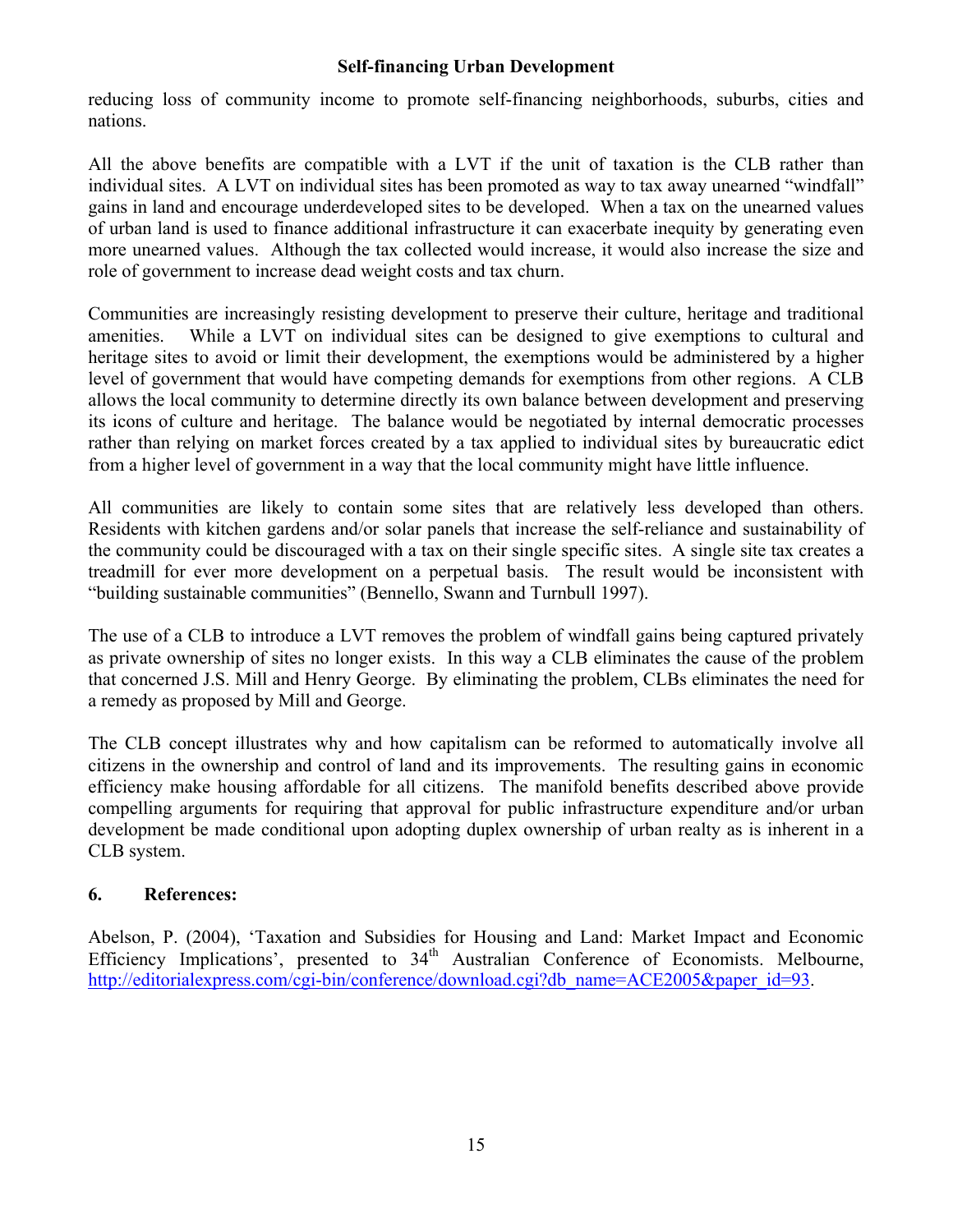Angel, Archer, Tanphiphat and Wegelin eds. (1983), *Land for Housing the Poor*, Singapore: Select Books.

Barker, K. (2004), *Delivering stability: securing our future housing needs, Final Report*, London: HM Treasury, http://www.hm-treasury.gov.uk/media/E/3/barker\_review\_report\_494.pdf.

Bennello C.G, Swann R, and Turnbull S. (1997) [1989] *Building Sustainable Communities: Tools and Concepts for Self-Reliant Economic Change* – Ward Morehouse ed. revised second edition New York: Bootstrap Press.

*BusinessWeek* (2002), Online Special Report, BusinessWeek Online Special Report, April 15, http://www.businessweek.com/magazine/content/02\_15/b3778012.htm.

Davis A.M, and Palumbo M.G. (2006), *The Price of Residential Land in Large US Cities*, Finance and Economics Discussion Series Divisions of Research & Statistics and Monetary Affairs, Washington DC: Federal Reserve Board. http://www.federalreserve.gov/Pubs/feds/2006/200625/200625pap.pdf.

Dwyer T. (2003), *The Taxable Capacity of Australian Land and Resources*, Australian Tax Forum, 18:1 http://www.lvrg.org.au/Text/1124864122358-5260/uploadedFiles/1125217371937-4327.pdf .

Fisher I. (1933), *Stamp Script*, New York: Adelphi Press.

Friedman M. (1978), 'Milton Friedman Interviewed', *The Times Herald*, Norristown Pennsylvania Friday 1 December, http://www.cooperativeindividualism.org/friedman-milton\_interview-1978.html.

George H. (1912 [1879]), *Progress and Poverty: An Inquiry into the Cause of Industrial Depressions and of Increase of Want with Increases of Wealth: The Remedy*, New York: Doubleday Page & Co. http://www.econlib.org/library/YPDBooks/George/grgPPContents.html.

Hagman D. and Misczynski D. eds. (1978), *Windfalls for Wipeouts: Land value capture and compensation,* Chicago: American Society of Planning Officials.

Howard E. (1946 [1902]), *Garden Cities of To-morrow*, London: Faber and Faber.

Huang Y. (2008), *Capitalism with Chinese Characteristics*, New York: Cambridge University Press.

Mill J.S. (1848), *Principles of Political Economy*, Book V chap. II http://www.econlib.org/library/Mill/mlP.html.

Moran, A.J. (2006), *The tragedy of planning: Loosing the great Australian Dream*, Institute of Public Affairs, Melbourne, available at: http://www.ipa.org.au/library/MORANPlanning2006.pdf

Penrose E. (1996), 'Foreign investment and the growth of the firm', *Economic Journal*, June vol. LXVI: 220–35.

Riley, D. (2002), *Taken for a Ride*, London: Centre for Land Policy Studies.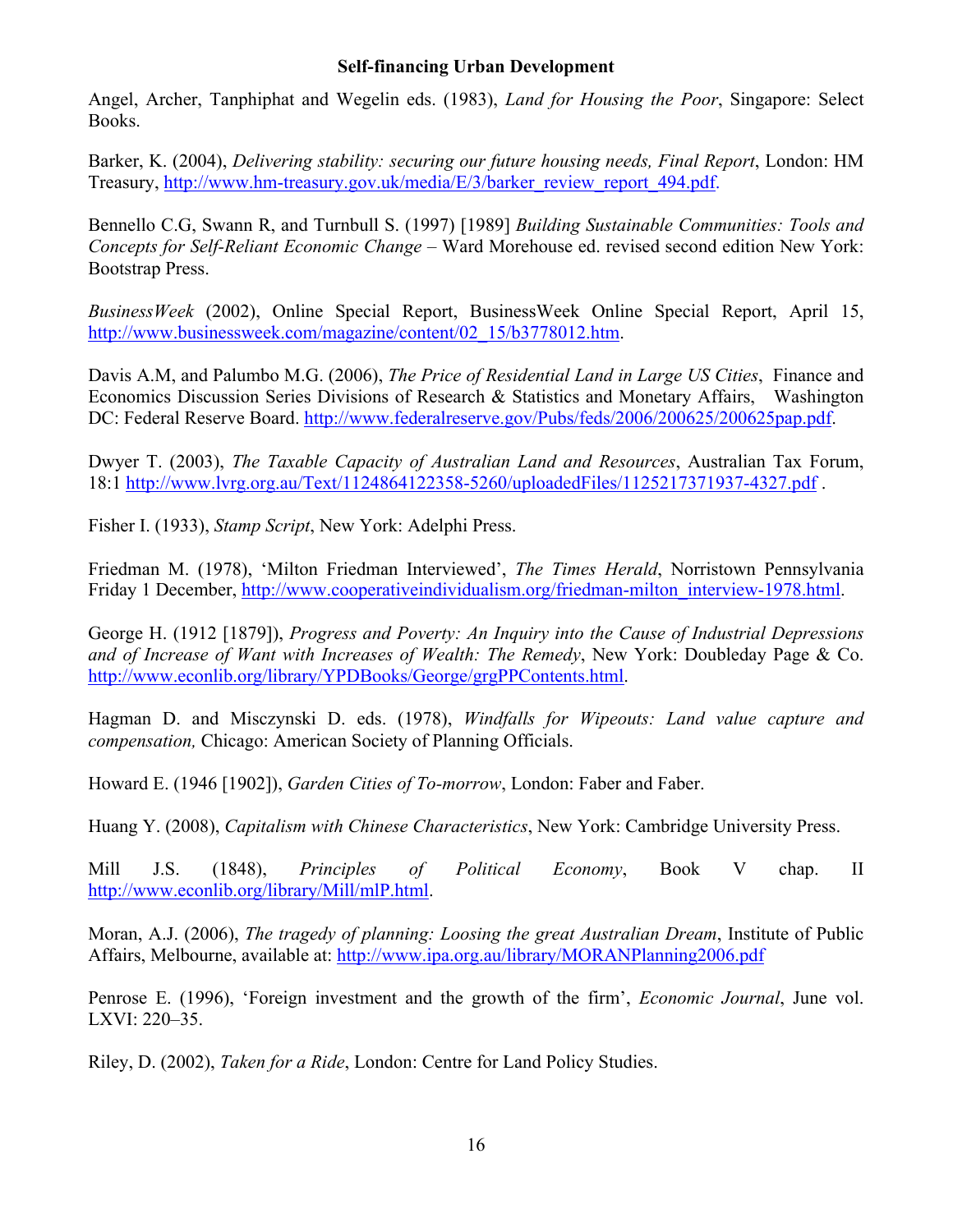Spence T. (1775), 'Property in Land is Every One's Right' presented to The Philosophical Society Newcastle upon Tyne November 8th, published in 1793 as *The Rights of Man* http://thomas-spencesociety.co.uk/7.html.

Turnbull S. (1973), 'Time Limited Corporations', *ABACUS: A Journal of Accounting and Business Studies,* June 9:1, 1−28.

Turnbull S. (1975), *Democratising the Wealth of Nation*s, Sydney: The Company Directors' Association of Australia. http://cog.kent.edu/lib/TurnbullBook/TurnbullBook.htm.

Turnbull S. (1976), 'Land Leases without Landlords' presented to United Nations Habitat Forum Vancouver, June 8, http://papers.ssrn.com/abstract\_id=630861.

Turnbull S. (1983), 'Co-operative Land Banks for Low-Income Housing' in *Land for Housing the Poor,* Shlomo Angel, Raymond W. Archer, Sidhijai Tanphiphat and Emiel A. Wegelin, eds. Singapore: Select Books, 511–26. http://papers.ssrn.com/abstract\_id=649642.

Turnbull S. (1984), *Multiple Occupancy Development: Feasibility Study by the Land Commission of NSW*, June, Sydney on file with the author.

Turnbull S. (1985), *Pilot Multiple Occupancy at Wadeville: Acquisition Feasibility Report for the Land Commission of NSW*, July Sydney on file with the author.

Turnbull S. (1992), 'New Strategies for Structuring Society from a Cash flow Paradigm' presented to the Society for the Advancement of Socio-Economics Irvine California, March 27, http://ssrn.com/abstract=936868.

Turnbull S. (2000a), 'Stakeholder Governance: A cybernetic and property rights analysis', in *Corporate Governance: The History of Management Thought*, R.I. Tricker ed. London: Ashgate Publishing, 401–13.

Turnbull S. 'The governance of firms controlled by more than one board: Theory development and examples' (2000b) PhD dissertation Macquarie University Sydney, http://ssrn.com/abstract=858244.

Turnbull S. (2001), 'The competitive advantage of stakeholder mutuals', *The New Mutualism in Public Policy,* J. Birchall ed. Chapter 9, London: Routledge,171–201. http://ssrn.com/abstract=242779.

Turnbull S. (2002), *A New Way to Govern: Organizations and society after Enron*, London: The New Economics Foundation, http://ssrn.com/abstract\_id=319867.

Turnbull S. (2006), 'Grounding economics in commercial reality: A cash-flow paradigm', in *Essays in Heterodox Economics: Proceedings refereed papers Fifth conference of Heterodox Economics University of New South Wales Australia*, Kreisler P, Johnson M, and Lodewijks J. eds. 438–61, http://ssrn.com/abstract=946033.

Turnbull S. (2007), 'A framework for designing sustainable urban communities', *Kybernetes: The international journal of systems, cybernetics and management science*, Special Issue on "Cybernetics and Design", October: 1543–57, http://papers.ssrn.com/abstract\_id=960193.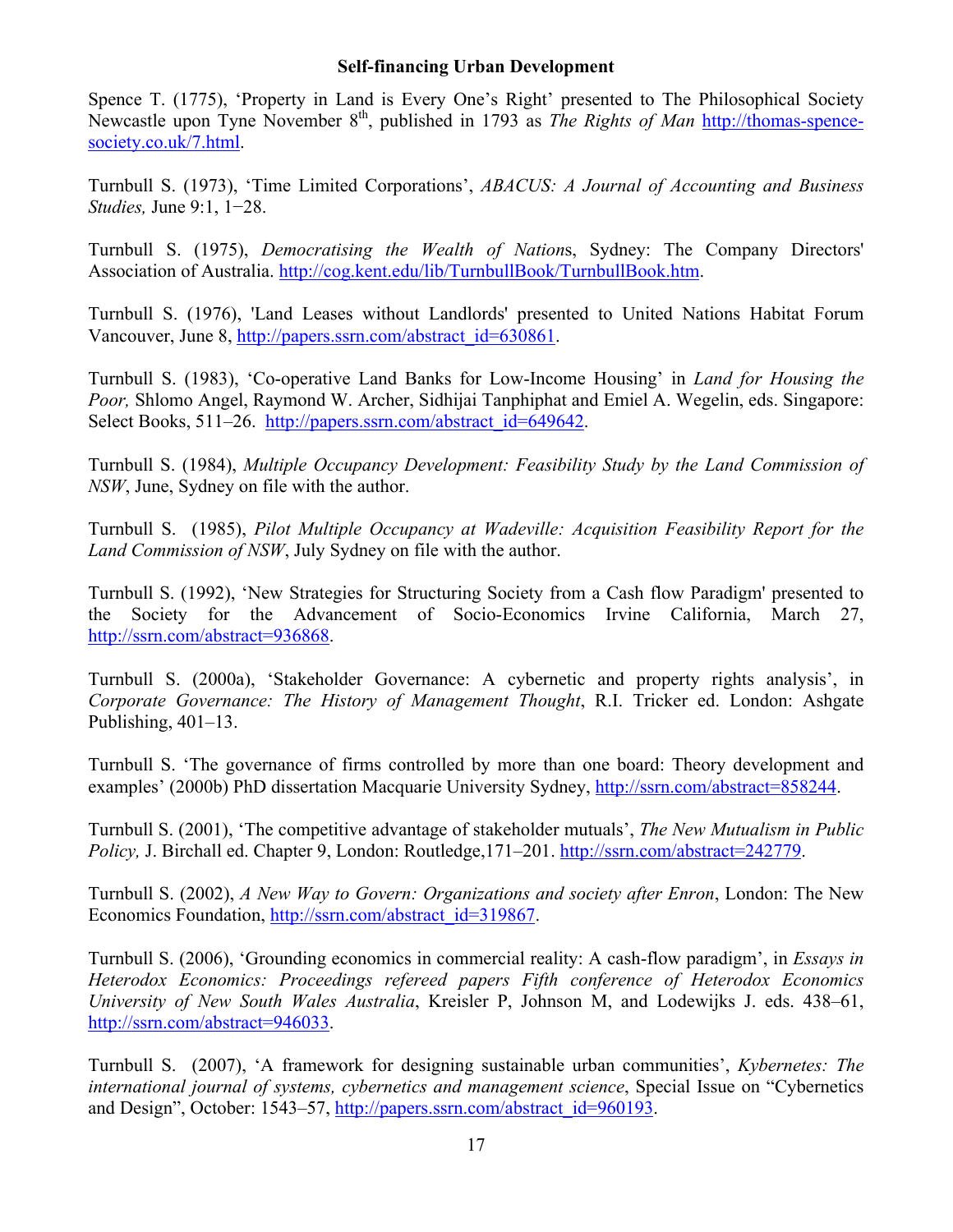Turnbull S. (2008), 'Financing urban communities with sustainable energy dollars', in *Urban Energy Transition*, Peter Droege ed. Oxford: Elsevier Science Publishers, 121–40. http://papers.ssrn.com/abstract\_id=980027**.**

# oooOOOooo

#### 7,570/12052010

# **APPENDIX I**

#### **\*Differences between CLTs and CLBs**

| (Community Land Trusts and Cooperative Land Banks) |  |  |  |  |
|----------------------------------------------------|--|--|--|--|
|----------------------------------------------------|--|--|--|--|

|                | <b>Features</b>                                                              | <b>CLT</b> | <b>CLB</b> |
|----------------|------------------------------------------------------------------------------|------------|------------|
|                | Much easier to set up                                                        |            |            |
| $\overline{2}$ | Best suited for urban areas                                                  |            |            |
| 3              | Best suited for rural areas                                                  |            |            |
| $\overline{4}$ | Best suited for non-contiguous sites                                         |            |            |
| 5              | Suited for communities with less than 5,000 tenants and home owners          |            |            |
| 6              | Depends on gift of land sites and/or cash for their acquisition              |            |            |
| $\overline{7}$ | Can tailor design and issue its own securities for acquiring sites           |            |            |
| 8              | Can expand over large areas without requiring cash                           |            |            |
| 9              | Captures value of planning approvals for residents as private equity         |            |            |
| 10             | Captures development values for residents as private equity                  |            |            |
| 11             | Captures values of public investment for residents as private equity         |            |            |
| 12             | Captures for residents value of neighboring private services $\&$ facilities |            |            |
| 13             | Captures for residents profits in excess of the incentive to invest          |            |            |
| 14             | Tenants capture privately increments in value from sites not occupied        |            |            |
| 15             | Superior subsidies for home ownership and rental housing                     |            |            |
| 16             | Higher incentives for tenants to maintain and improve dwellings              |            |            |
| 17             | Incentive for both home owners and tenants to improve public assets          |            |            |
| 18             | Market forces harnessed to promote equity and further social goals           |            |            |
| 19             | Distributes wealth without taxes or bureaucracy                              |            |            |
| 20             | Allows low income families to acquire greater equity values                  |            |            |
| 21             | Introduces a systemic change in the nature of capitalism                     |            |            |

\* Features common to both CLTs and CLBs are excluded, like (i) reducing the cost of acquiring dwellings by separating the value of the land site from the value of the dwelling constructed on the site and (ii) allowing low income families to live in and service expensive locations.

#### Explanations

- 1. CLTs are much easier to establish because they can operate on a smaller scale noted in item 5.
- 2. CLTs home owners and tenants (residents) cannot privately capture values generated by sites external to their dwellings within the CLT as no collective equity interest is provided as exists in a CLB. However, most CLTs in the US are located in urban areas.
- 3. The ability of a CLB to average and distribute all windfall gains and wipe-outs in all sites within its precincts is far less relevant in rural arrears.
- 4. The ability of a CLB to capture the value added by neighbouring sites is reduced when neighbouring sites are not part of the CLB precinct.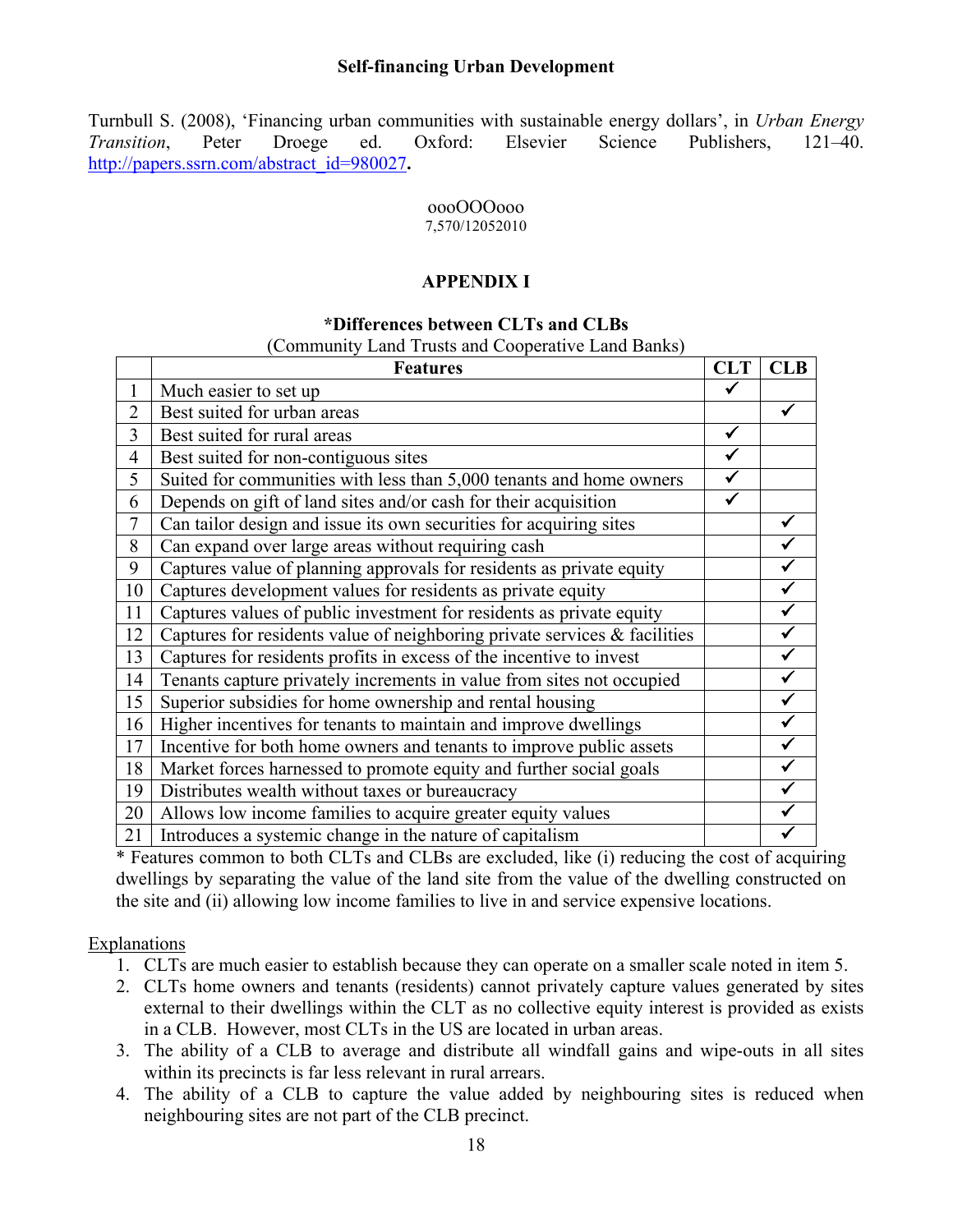- 5. CLBs requires sufficient residents to allow (i) each site to capture significant added value from all other sites in the precinct of the CLB and (ii) a non-trivial number of residents continuing relocating outside the CLB with the entry of new residents into the CLB so as to establish a realistic market value for its shares (Stock Exchanges require listed companies to have a minimum number of shareholders for the same reason so as to establish a reasonably liquid market for company shares).
- 6. CLTs are constructed as a charity or non profit trust or company that do not issue securities, a CLB can be company that issues shares of varies types or a trust that issues varies types of equity units.
- 7. CLBs can design its securities to issue to property owners in exchange for their title deeds to land/or buildings, etc to avoid the need to raise cash for the formation of a CLB.
- 8. CLT leases begin to acquire the characteristics of conventional private ownership in urban areas as the area of their land increases as illustrated in London and Canberra.
- 9. CLTs do not issue shares that capture privately for their residents increments in their land sites.
- 10. CLTs do not issue shares that capture value of improvements to their land for all residents.
- 11. CLTs do not issue shares that capture the value of transport, health and education services and other facilities for their residents for their residents as a private equity.
- 12. CLTs do not issue shares that capture the value of having shopping and recreational facilities or convenience of local employment in commercial and industrial activities, etc.
- 13. Ownership of all non residential commercial improvements becomes owned by the CLB after they have been fully depreciated. Both CLTs and CLBs can attract commercial and industrial investors by eliminating the cost of the land site that typically reduces the investment cost by 10% to 50%. Loss of ownership value of fully depreciated assets in a CLB becomes insignificant with investment analysis that discounts future values on a compounding basis and ignored them after the investment time horizon.
- 14. In this way tenants can share in the value of neighbouring sites and services created to some extent by their demand for them. Wealth transfers created by rules of ownership in a CLB not by taxes and rents/rates.
- 15. Superior CLB subsidies arise for reasons noted in items 9, 10, 11, 12, 13 and 14 above and the ability of the CLB to obtain profits from buying back its shares at a lower price from departing residents then they are sold to incoming residents. Exiting residents could have their discount reduced by say 5% for each they resided in the CLB as compensation for contributing to share values by their rents/rates and demand for services and facilities while they were residents.
- 16. CLB tenants automatically become co-owners of dwelling and community assets with home owners automatically losing say 5% of their equity in both their dwelling and community assets when they are not owner occupiers. This creates an incentive for owners to sell rather than rent their homes when they are not owner occupied. CLT tenants cannot capture privately any increases in the value of community assets.
- 17. Incentive from CLB providing private equity for all residents (owners or tenants) in all community assets. This is not available in a CLT that does not issue shares to reflect value of its public assets.
- 18. CLTs are not directly exposed to market forces for community assets as these are not recognised in a negotiable form.
- 19. Wealth transfers created by rules of ownership in a CLB not by taxes and rents/rates that create a disincentive for investors in rental properties, commercial or industrial properties.
- 20. CLBs provide greater equity values because they provide all residents be they home owners or tenants with two types of private equities while a CLT only provides a private equity in dwellings to home buyers.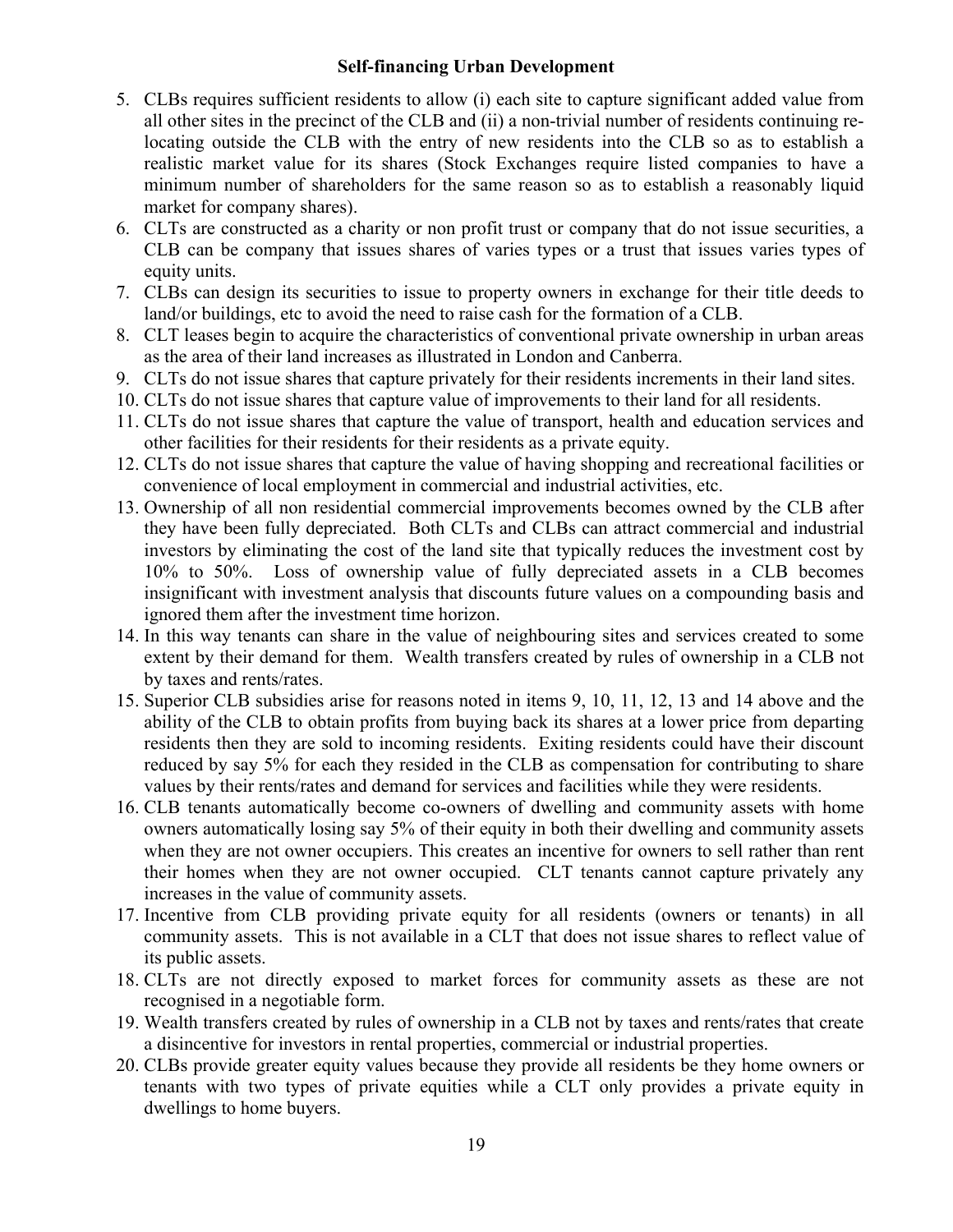21. CLBs introduce the concept of dynamic property rights with "use it or lose it" characteristics that allow market forces to allocate value more equitably, efficiently and economically then current concepts of ownership that are maintained in CLTs.

#### **APPENDIX II**

#### **"There are even alternatives to private or public land ownership"**

Introduction to Section IX of *Land for Housing the Poor*, Select Books, Singapore, 1983 by its four Editors that contained only one contribution by Turnbull (1983). The four editors were: Shlomo Angel, Professor of Human Settlements Planning and Raymon W. Archer, Associate Professor of Human Settlements Planning at the Asian Institute of Technology, Bangkok, Thailand; Sidihijai Tanphinphat, Deputy Director, Office of Policy and Planning, National Housing Authority of Thailand, and Emiel A. Weglin in the Social Infrastructure Division of the Asian Development Bank.

Most of the articles in this book deal with incremental changes in the existing structures of institutions and do not postulate revolutionary upheavals as preconditions to effective action on the land issue. Yet it is worthwhile to contemplate far-reaching changes in the ways that we commonly perceive land ownership. The thinking along that dimension has unfortunately been rather sterile and there appears to be ample room for further development of new concepts and new ideas.

An interesting scheme for restructuring the ownership of land in residential communities is given by Turnbull. Turnbull criticizes the conventional methods of owning land and housing by private individuals and corporations on the one hand and by the public authorities on the other as either inequitable or inefficient or both. The rampant exploitation generated by private ownership of land is not mitigated by government efforts at taxation and regulation. Government ownership of land and housing, on the other hand, is grossly inefficient and many socialist countries are turning towards home ownership schemes to combat the growing inefficiencies.

Turnbull sees the value of introducing a new duplex tenure system to remedy this situation. In this system, the ownership of structures and improvements on land is separate from the ownership of the land itself, and the land is collectively owned by the community as a whole. Each individual owns his house as well as shares in the community land corresponding to the size of his plot. He is free to sell his house and his shares, but his shares ares sold to the community land bank, which in turn sells them to the new buyer at a higher price. In this manner, the community captures the increased land value, using the proceeds for infrastructure development and other community improvements. As only individual community members are allowed to own shares in land, additional revenue is generated from the leasing of community land to commercial and public enterprises. Turnbull discusses a number of mechanisms for creating cooperative land banks, the simplest one being the creation of a new community on virgin land. In areas occupied by tenants or squatters, he proposes a dynamic tenure scheme whereby, through regular payments, the tenants gradually gain equity to the land and structures they occupy and in the long run become owner-occupiers. Turnbull believes that using such mechanisms, communities varying in size from 3,000 to 50,000 people can be self-financed and self-managed, improving gradually over time in an equitable manner without resorting to central government subsidies.

The thinking on appropriate forms of land ownership and land tenure systems has by no means been exhausted, and there are inherent problems in existing systems, which may require fundamental changes before they can be adequately resolved. Our current perception of land tenure is inherently bound up in the historical period we live in and in the existing relationships within the societies of which we are a part. Both are in a process of dynamic change and do not contain, in the last analysis, any patterns or rules of a permanent nature. As these patterns change, concepts and ideas, which were considered completely unrealistic, may emerge as new paradigms for a new order.